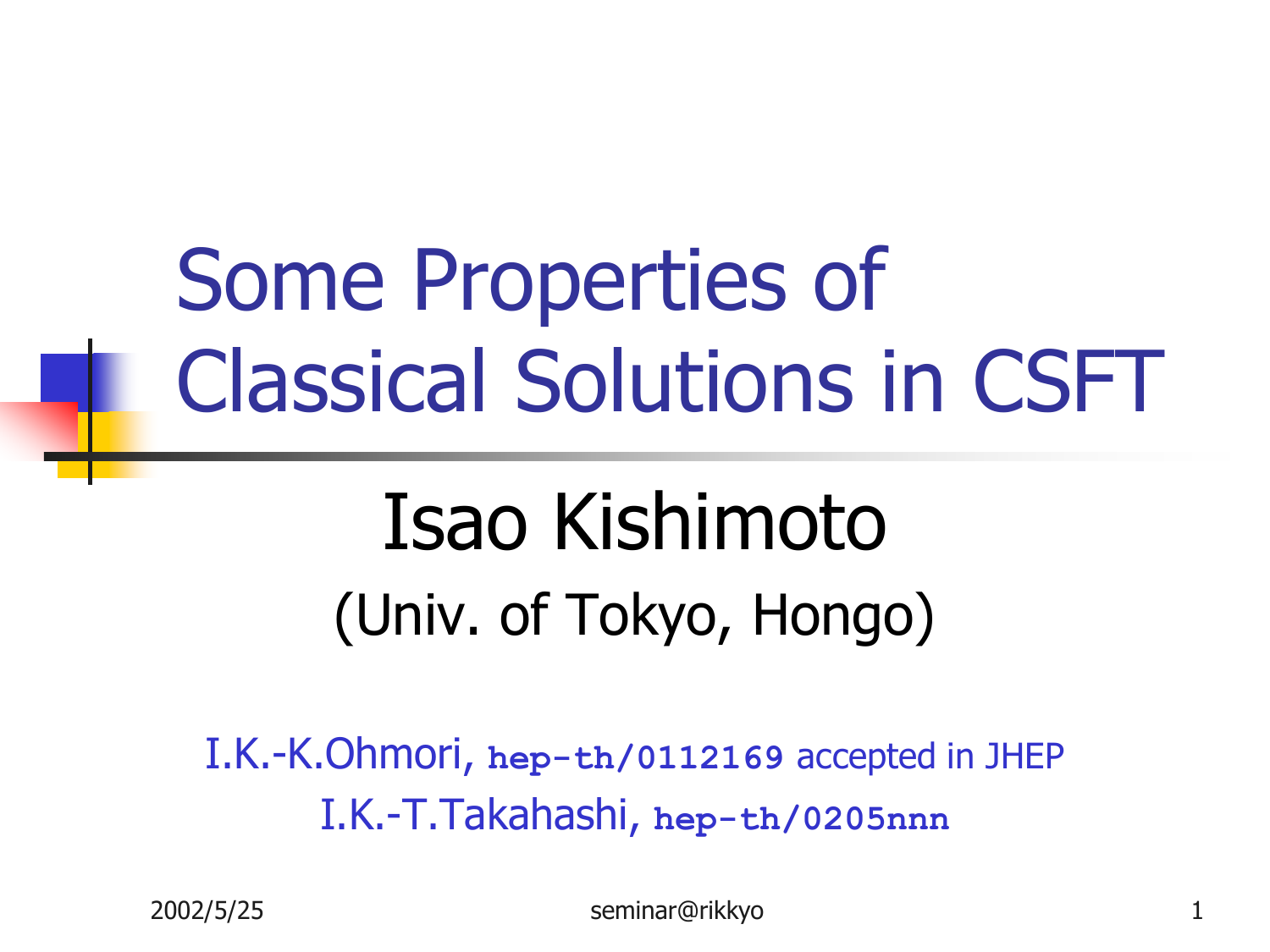# Introduction



**Cubic String Field Theory (CSFT) [Witten(1986)]** 

Here we consider CSFT to investigate Sen's conjecture.

$$
S=-\frac{1}{g^2}\Biggl[\frac{1}{2}\bigl\langle\Psi,Q_{\!B}\Psi\bigr\rangle+\frac{1}{3}\bigl\langle\Psi,\Psi\ast\Psi\bigr\rangle\Biggr]
$$

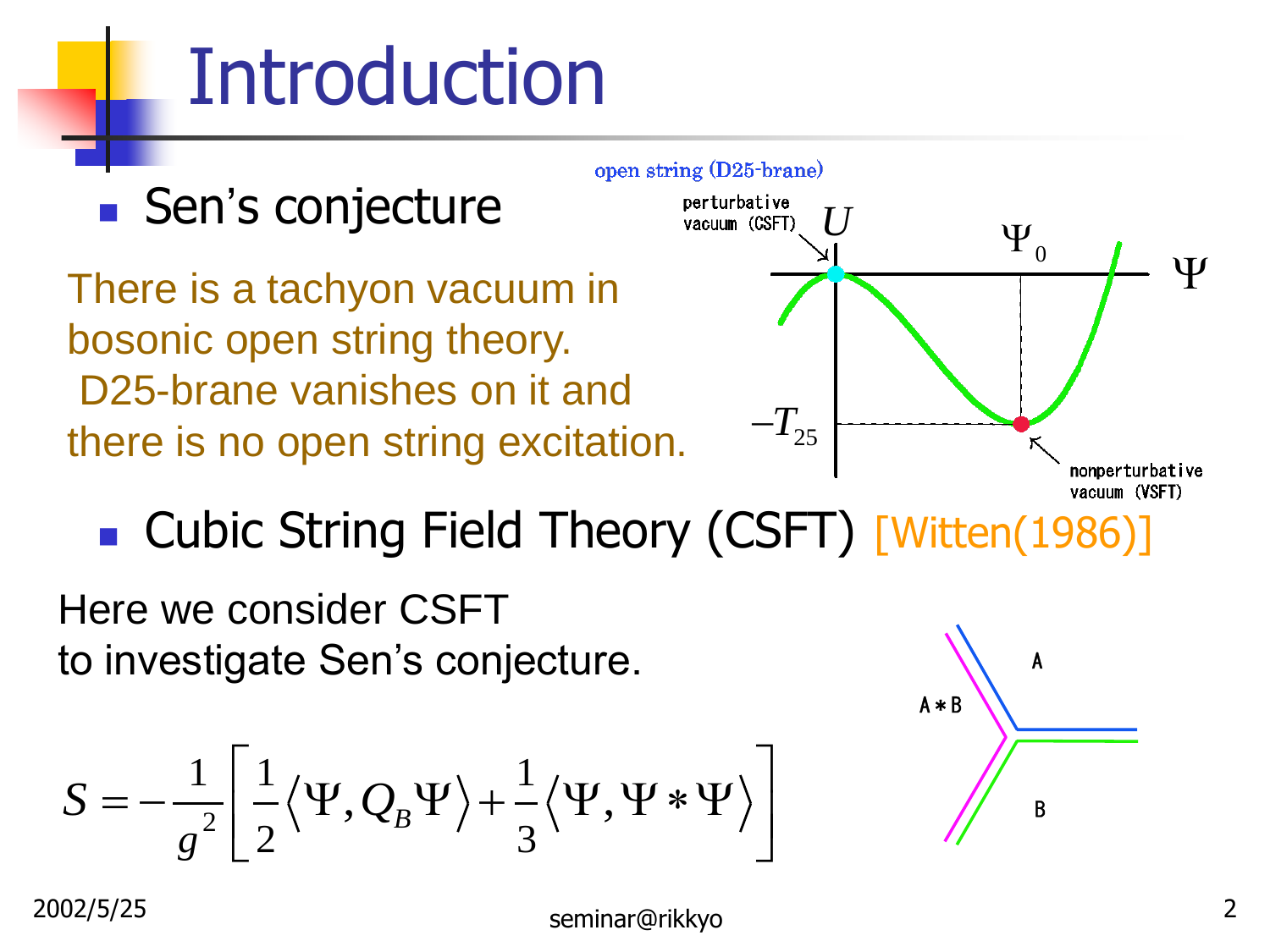Brief review of CSFT

• ket representation of string field: sentation of string field:<br> $(\varphi(x) + A_{\mu}(x)\alpha^{\mu}_{-1} + \cdots + B(x)b_{-1}c_0 + \cdots)c_1|0\rangle.$  $\mu$ representation of string field:<br> $\Psi$ ) =  $(\varphi(x) + A_{\mu}(x)\alpha^{\mu}_{-1} + \cdots + B(x)b_{-1}c_0 + \cdots)c_1|0\rangle$ 

Classically, these are ghost number 1 states.

• The \* product is defined as

$$
\begin{aligned}\n\text{luct is defined as} \\
\left| A * B \right\rangle_1 &:= \frac{1}{2} \left\langle A \right|_3 \left\langle B \right| \left| V_3 \right\rangle_{123}, \quad \left| A \right| := \frac{1}{12} \left\langle R \right| \left| A \right\rangle_{2}.\n\end{aligned}
$$

• There are some relations:

e are some relations:  
\n
$$
\langle A|B*C \rangle = \langle A, B*C \rangle = \langle B, C*A \rangle = \langle C, A*B \rangle,
$$
\n
$$
(A*B)*C = A*(B*C) = A*B*C,
$$
\n
$$
Q_B^2 = 0, \quad \langle Q_B A, B \rangle = -(-1)^{|A|} \langle A, Q_B B \rangle,
$$
\n
$$
Q_B (A*B) = (Q_B A)*B + (-1)^{|A|} A*(Q_B B).
$$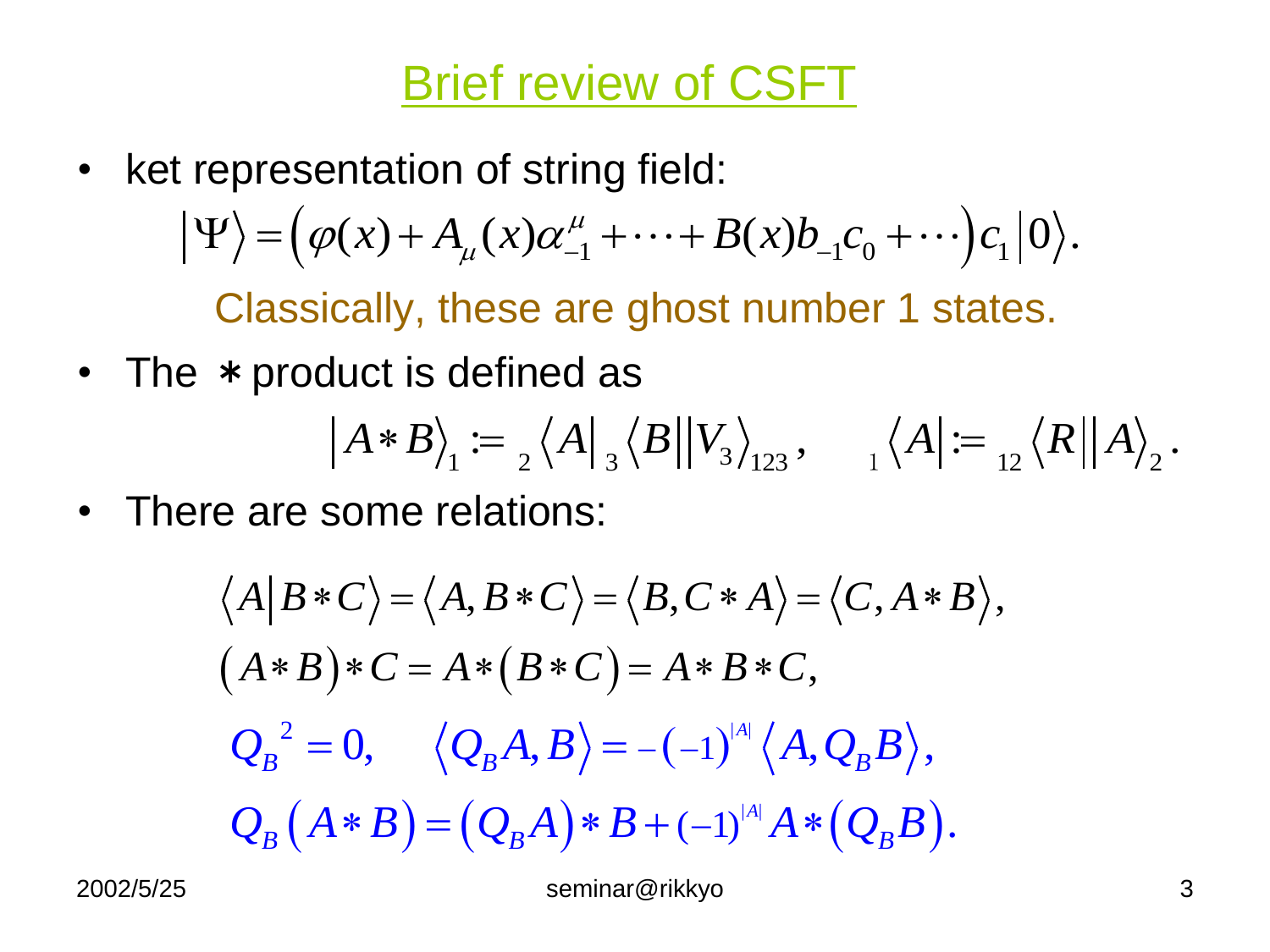• Equation of motion:

$$
Q_{B}|\Psi\rangle+|\Psi*\Psi\rangle=0.
$$

• Gauge invariance of CSFT Under the gauge transformation

$$
\delta_{\Lambda} |\Psi\rangle = Q_B |\Lambda\rangle + |\Psi * \Lambda\rangle - |\Lambda * \Psi\rangle,
$$

we can show the action is invariant: by using previous relations.

$$
\delta_{\Lambda} S = 0
$$

In the context of first quantization, physical states are  $Q_B$  | phys  $\rangle = 0$ , | phys  $\rangle =$  | phys  $\rangle + Q_B |\Lambda\rangle$ .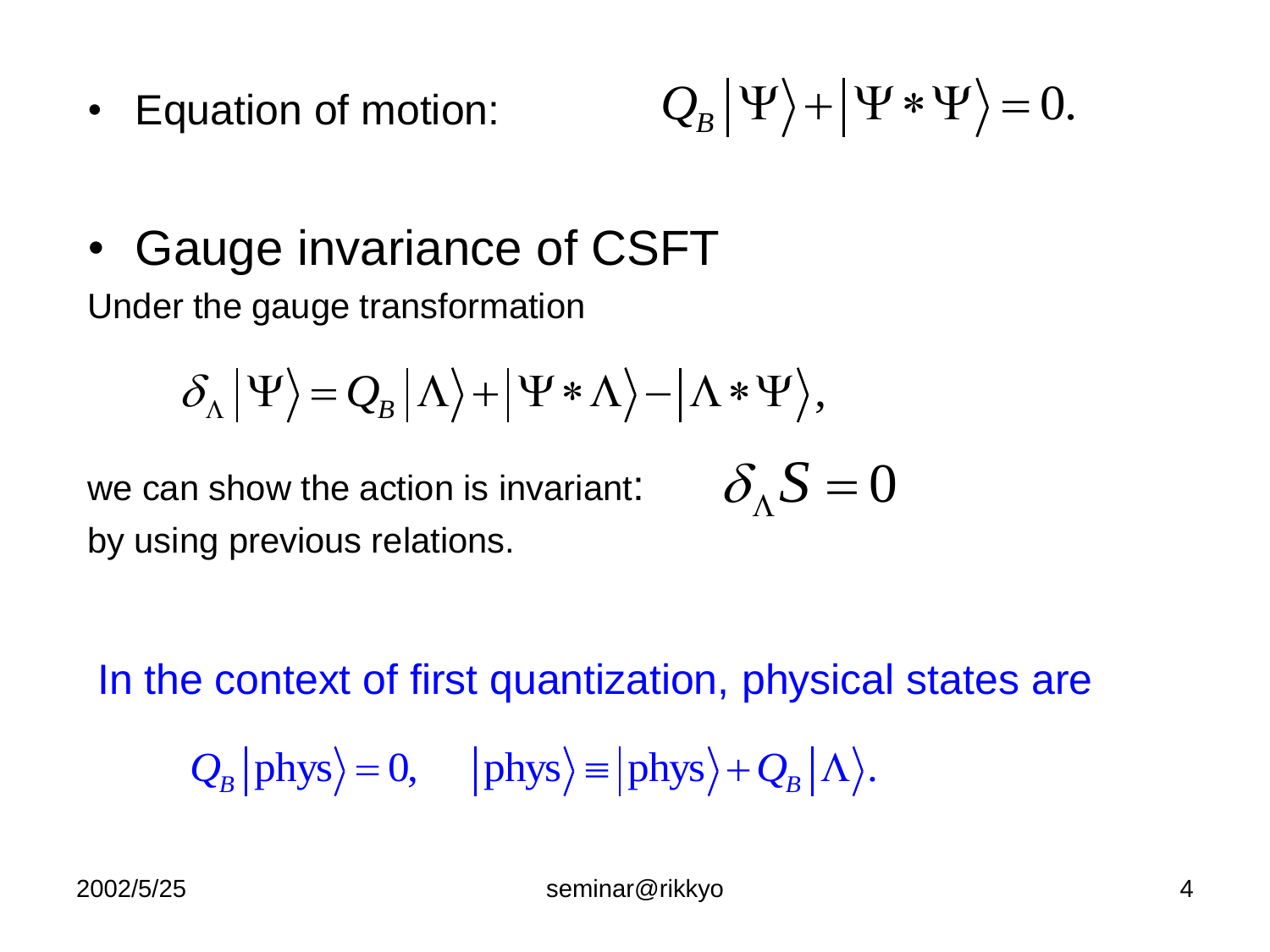Sen's conjecture can be rephrased in CSFT :

- There is a solution  $\Psi_{0}$  of equation of motion:  $Q_{B}\Psi + \Psi * \Psi = 0.$
- The potential height equals to D25-brane tension:  $-S \mid_{\Psi_0} / V_{26} = T_{25}.$
- The cohomology of new BRST  $Q'_B$  operator around it is trivial:  $Q'_B \psi = 0 \Rightarrow \psi = Q'_B \phi, \quad \exists \phi.$

There are some numerical evidences, but an exact solution is necessary to prove them.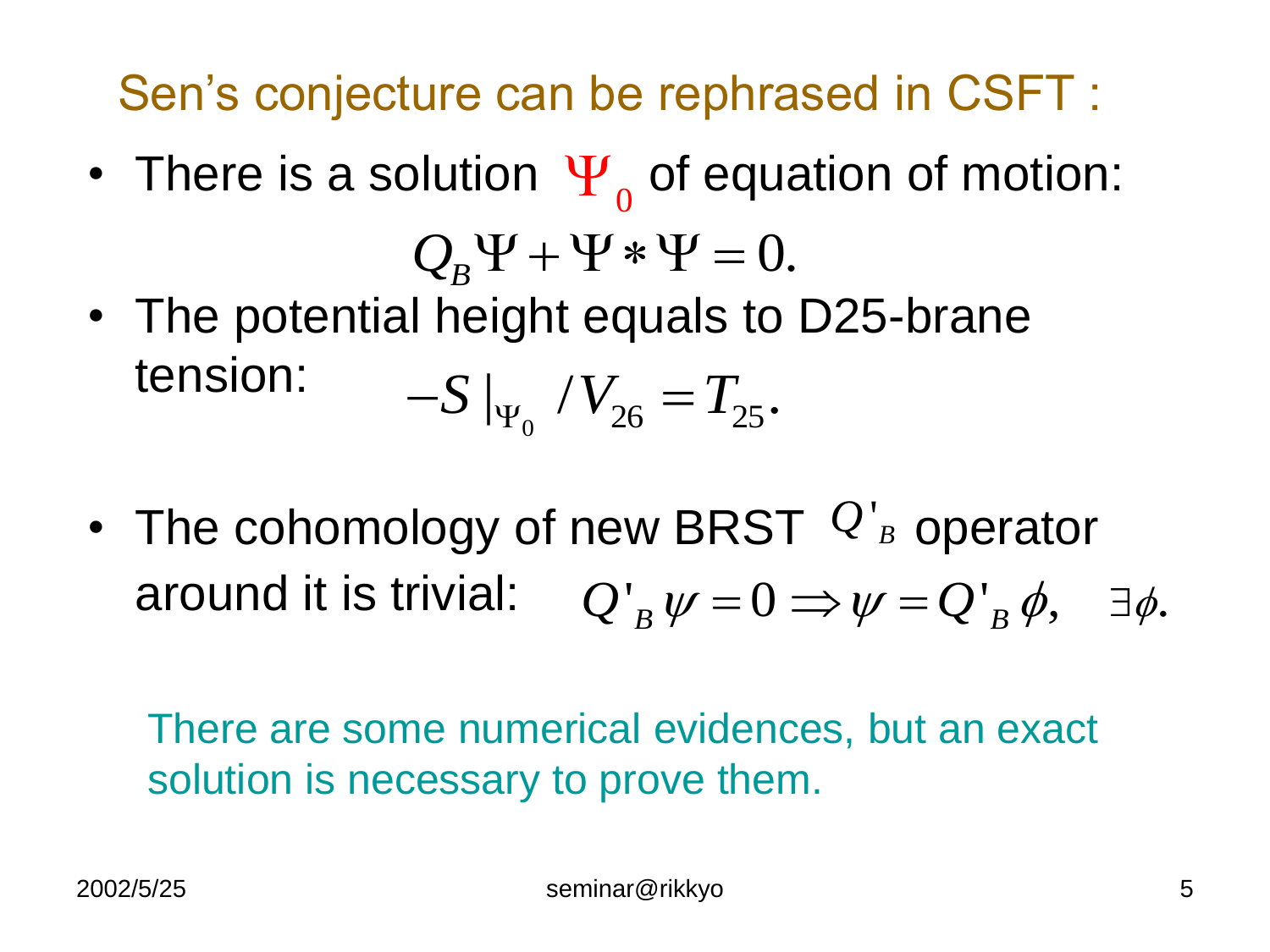### **Another approach:** Vacuum String Field Theory (VSFT) [(G)RSZ(2001)]

 $\frac{1}{2}\langle \Psi Q_{\rm max}\Psi \rangle + \frac{1}{2}$ (Gaiotto-)Rastelli-Sen-Zwiebach proposed SFT around tachyon vacuum:

$$
S_V = -\kappa \left[ \frac{1}{2} \langle \Psi, Q_{GRSZ} \Psi \rangle + \frac{1}{3} \langle \Psi, \Psi * \Psi \rangle \right],
$$
  

$$
Q_{GRSZ} = \frac{1}{2i} \left( c(i) - c(-i) \right) = c_0 + \sum_{n \ge 1} (-1)^n (c_{2n} + c_{-2n}).
$$

This  $Q_{GRSZ}$  has trivial cohomology.

There are some solutions of equation of motion which are constructed by projectors with respect to  $*$ .

#### Can VSFT reconstruct CSFT?

Recently, Okawa proved D25-brane tension can be reproduced.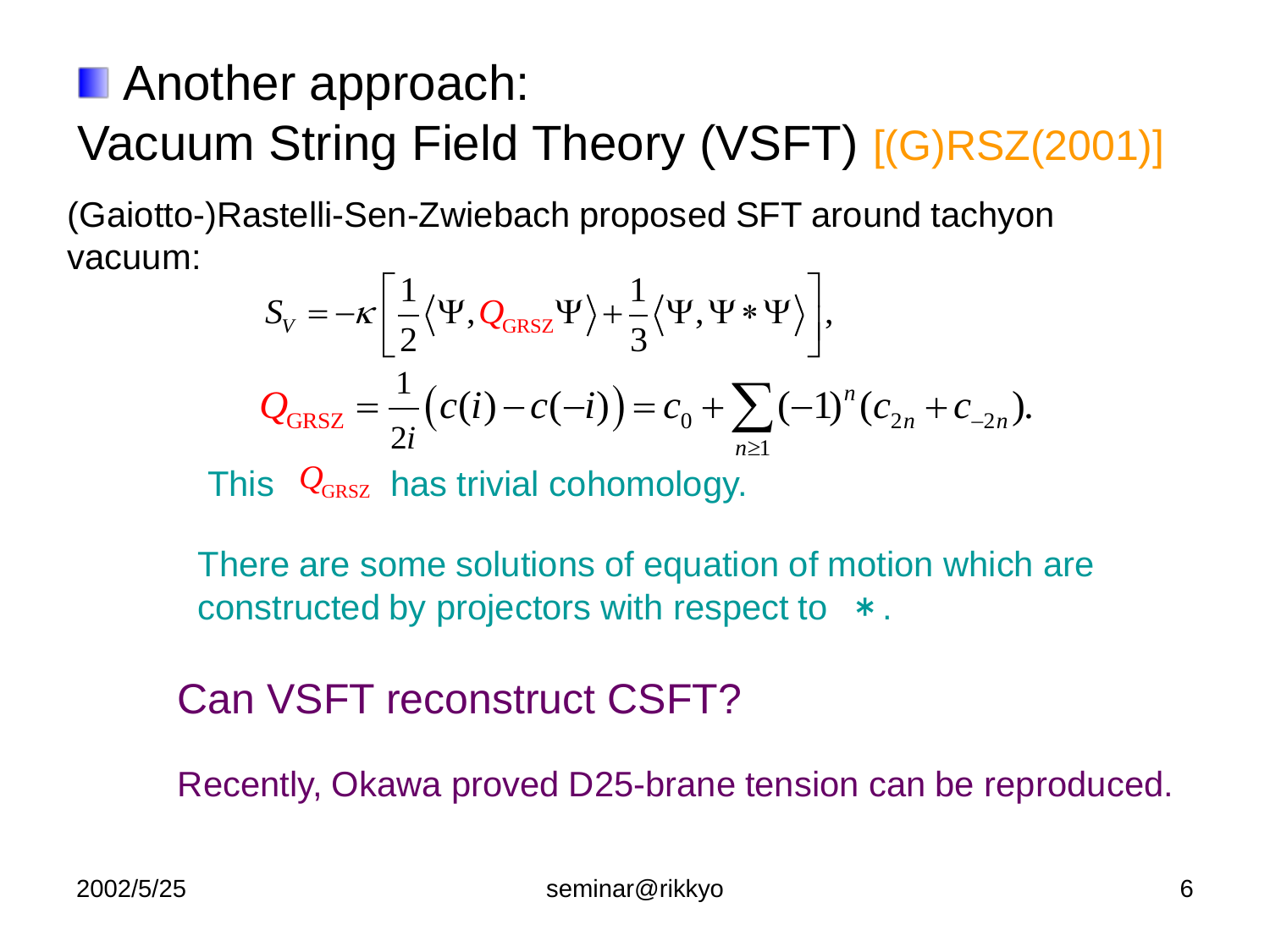### **Contents**

- Introduction
- Some Solutions in CSFT
- **Potential Height**
- **E** Cohomology of new BRST operator
- **Summary and Discussion**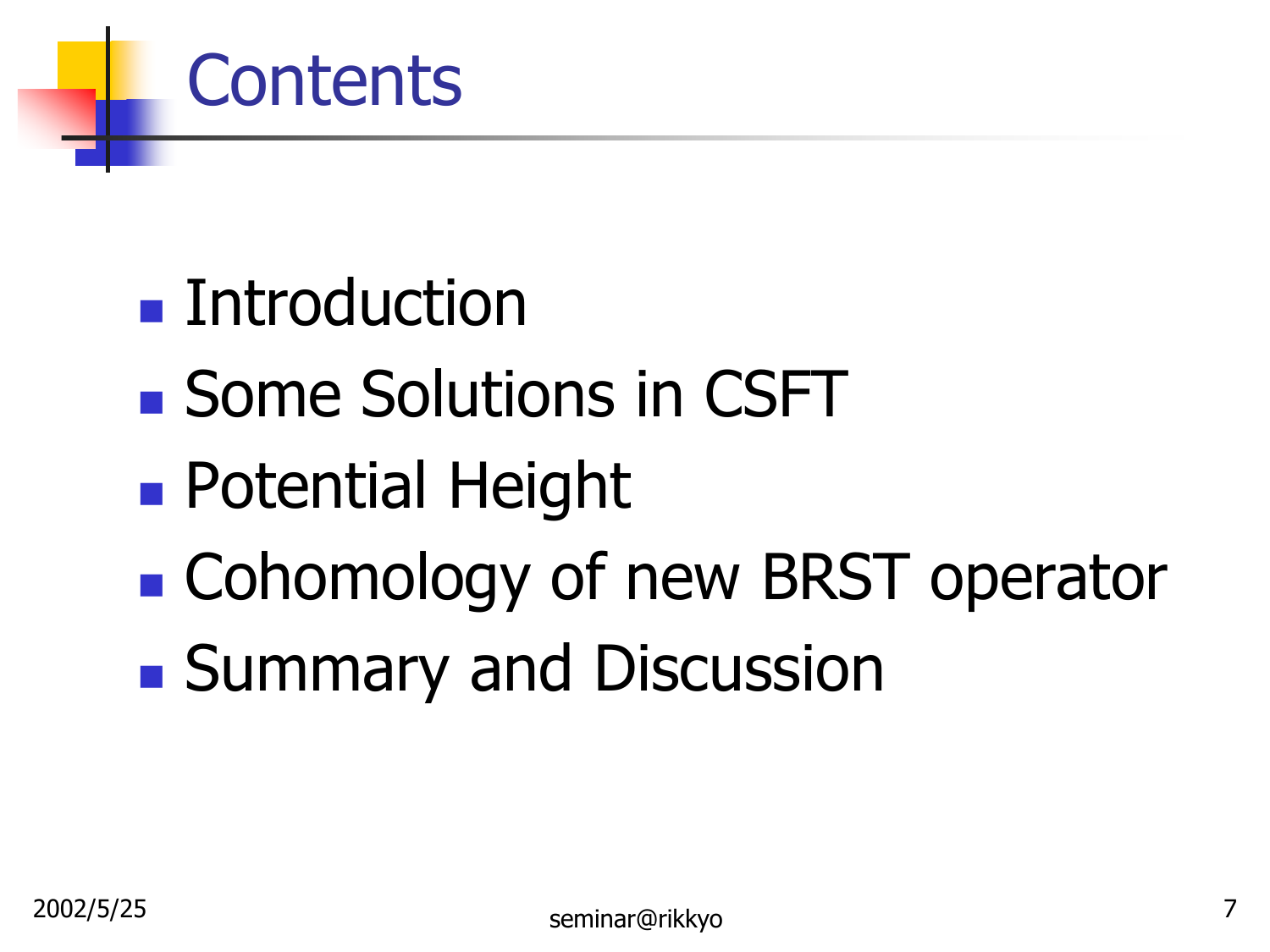### Some Solutions in CSFT

Horowitz et al.(1988) discussed rather formal solutions in the context of purely CSFT.

$$
\Psi_0
$$
 =  $-Q_L|I\rangle + C_L(f)|I\rangle$ ,  $f(\pi - \sigma) = f(\sigma), f(\pi/2) = 0$ .

In particular it can be used to derive VSFT action from CSFT:  $\langle \mathcal{F}_0 \rangle = -Q_L |I\rangle + C_L(f)|I\rangle, \quad f(\pi - \sigma) = f(\sigma), f(\pi/2) = 0.$ <br>ticular it can be used to derive VSFT action from CSF<br> $f_{GRSZ}(\sigma) = \lim_{\varepsilon \to 0} (\delta(\sigma - (\pi/2 - \varepsilon)) + \delta((\pi/2 + \varepsilon) - \sigma)).$ 

 $\int_{2}^{2} K)^{1/3}$ The corresponding solution is singular:

$$
f_{GRSZ}(\sigma) = \lim_{\varepsilon \to 0} \left( \frac{\partial (\sigma - (\pi/2 - \varepsilon)) + \partial ((\pi/2 + \varepsilon) - \sigma)}{\partial ((\pi/2 + \varepsilon) - \sigma)} \right).
$$
  
The corresponding solution is singular:  

$$
\Psi_0^{\text{VSET}} = -Q_L |I\rangle + \lim_{\varepsilon \to 0} \frac{(g^2 \kappa)^{1/3}}{4i} \left( e^{-i\varepsilon} c (ie^{i\varepsilon}) - e^{i\varepsilon} c (-ie^{-i\varepsilon}) \right) |I\rangle
$$

$$
= \frac{2}{\pi} \sum_{m \ge 0} \frac{(-1)^m}{2m+1} Q_{-(2m+1)} |I\rangle + \frac{(g^2 \kappa)^{1/3}}{2} \lim_{\varepsilon \to 0} \left( \left( 1 + 2 \sum_{k \ge 0} \cos 2k\varepsilon \right) c_0 - \left( \sum_{k \ge 0} \sin(2k+1)\varepsilon \right) (c_1 - c_{-1}) \right) |I\rangle
$$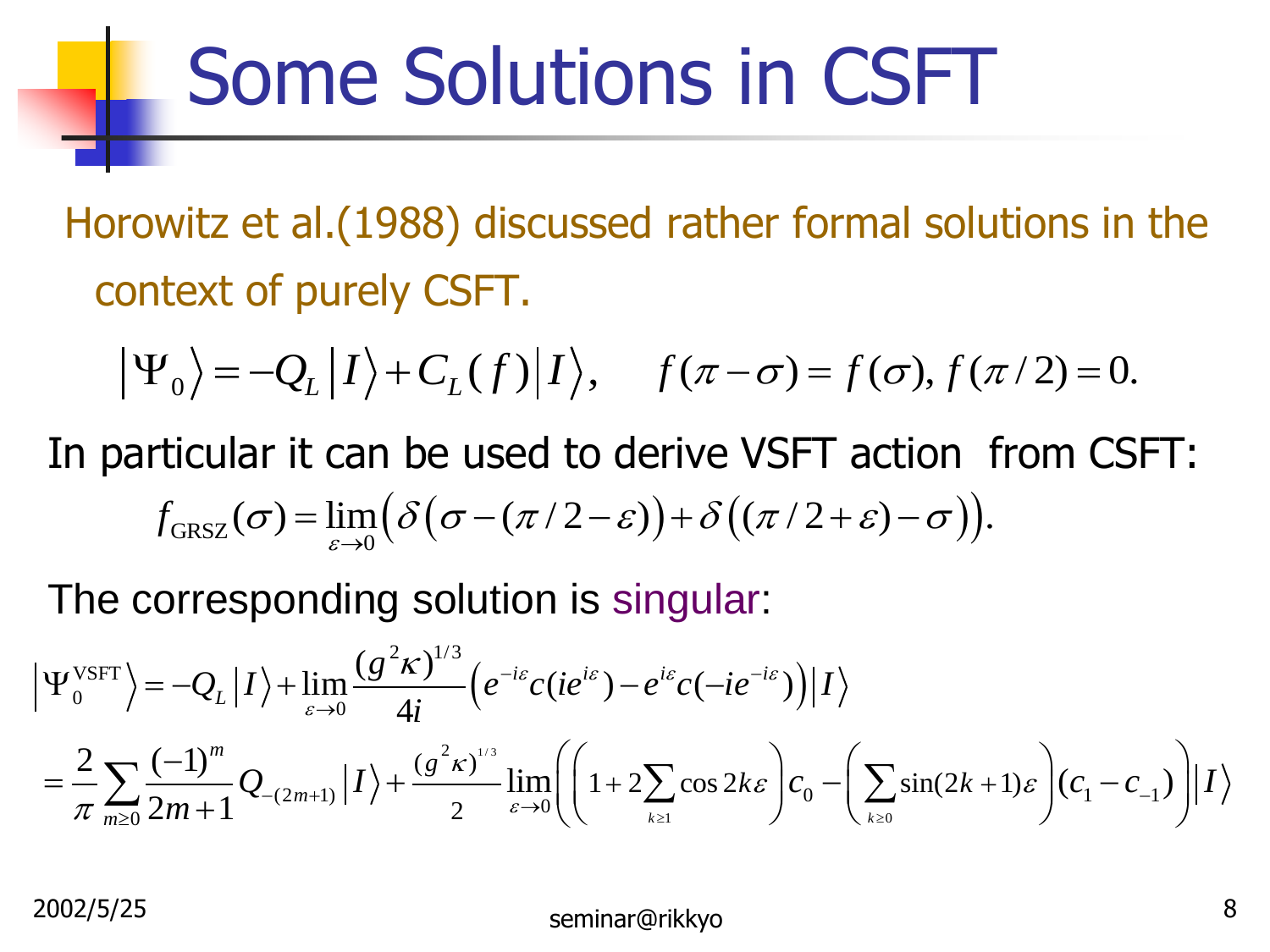• There are some subtleties about identity string field, but here we treat  $|I\rangle$  as the identity with respect to  $*$ : There are some subdenes about identity string field, but<br>here we treat  $|I\rangle$  as the identity with respect to  $*$ :<br> $A * I = I * A = A$ ,  $Q_R I * A = -I * Q_L A = -Q_L A$ ,...

Notation:

Notation:  
\n
$$
C(f) = \oint \frac{dw}{2\pi i} f(w)c(w), \quad C_L(f) = \int_{C_L} \frac{dw}{2\pi i} f(w)c(w),
$$
\n
$$
Q(f) = \oint \frac{dw}{2\pi i} f(w) j_{BRST}(w), \quad Q_L(f) = \int_{C_L} \frac{dw}{2\pi i} f(w) j_{BRST}(w),
$$
\n
$$
q(f) = \oint \frac{dw}{2\pi i} f(w) j_{gh}(w), \quad q_L(f) = \int_{C_L} \frac{dw}{2\pi i} f(w) j_{gh}(w),...
$$
\n
$$
j_{BRST}(w) = cT^X + :bc\partial c : + \frac{3}{2}\partial^2 c = \sum_n Q_n w^{-n-1}, \quad j_{gh}(w) = -:bc := \sum_n q_n w^{-n-1},...
$$

$$
j_{\text{BRST}}(w) = cT^X + :bc\partial c : + \frac{3}{2}\partial^2 c = \sum_n Q_n w^{-n-1}, \quad j_{gh}(w) = -:bc := \sum_n q_n w^{-n-1},...
$$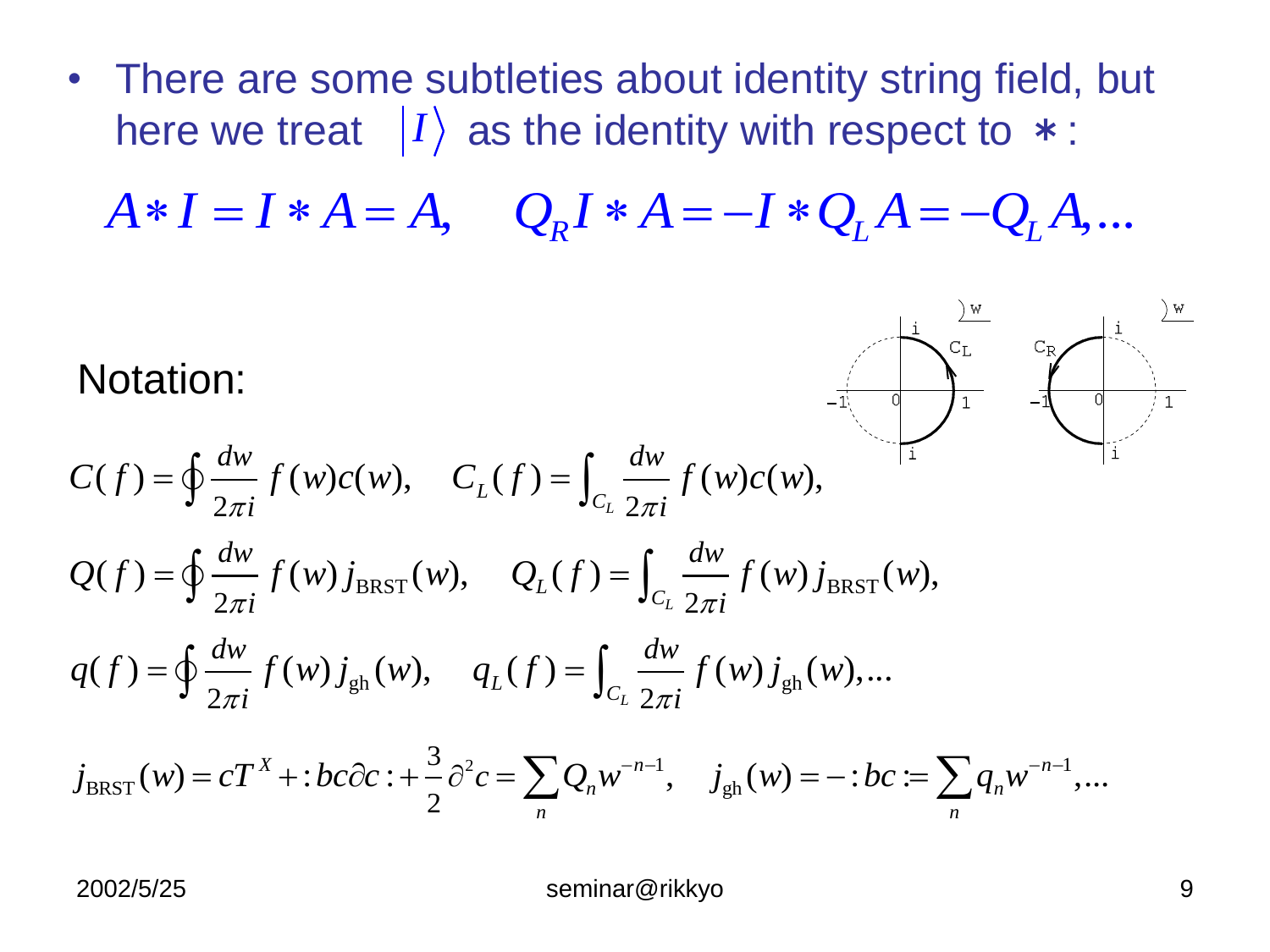• Takahashi and Tanimoto proposed a new regular solution of CSFT which might represent tachyon vacuum.(2002)

First, they found solutions of CSFT:  
\n
$$
|\Psi_0\rangle = Q_L (e^h - 1) |I\rangle - C_L ((\partial h)^2 e^h) |I\rangle,
$$

where 
$$
h(w)
$$
 is some function such that  
\n
$$
h(w) = \sum h_n \left( w^n + (-w^{-1})^n \right), \quad h(\pm i) = 0, \partial h(\pm i) = 0.
$$

 $(h)I \cdot \Omega$   $a^{-q_L(h)}$ 0  $q_L(h)I \ast Q e^{-q_L(h)I}$  $\Psi_0 = e^{q_L(h)I} * Q_B e^{-I}$ But these solutions can be rewritten as pure gauge ones at least formally.

2  $Q'_{B} = Q(e^{h}) - C((\partial h)^{2} e^{h})$  $\int_{a}^{b}$   $\frac{q(h)}{h}$   $\frac{q(h)}{h}$  $Q'_B = e^{q(h)} Q_B e^{-q(h)}.$ In fact, new BRST operator is formally rewritten as

However they might become nontrivial solutions at some limits.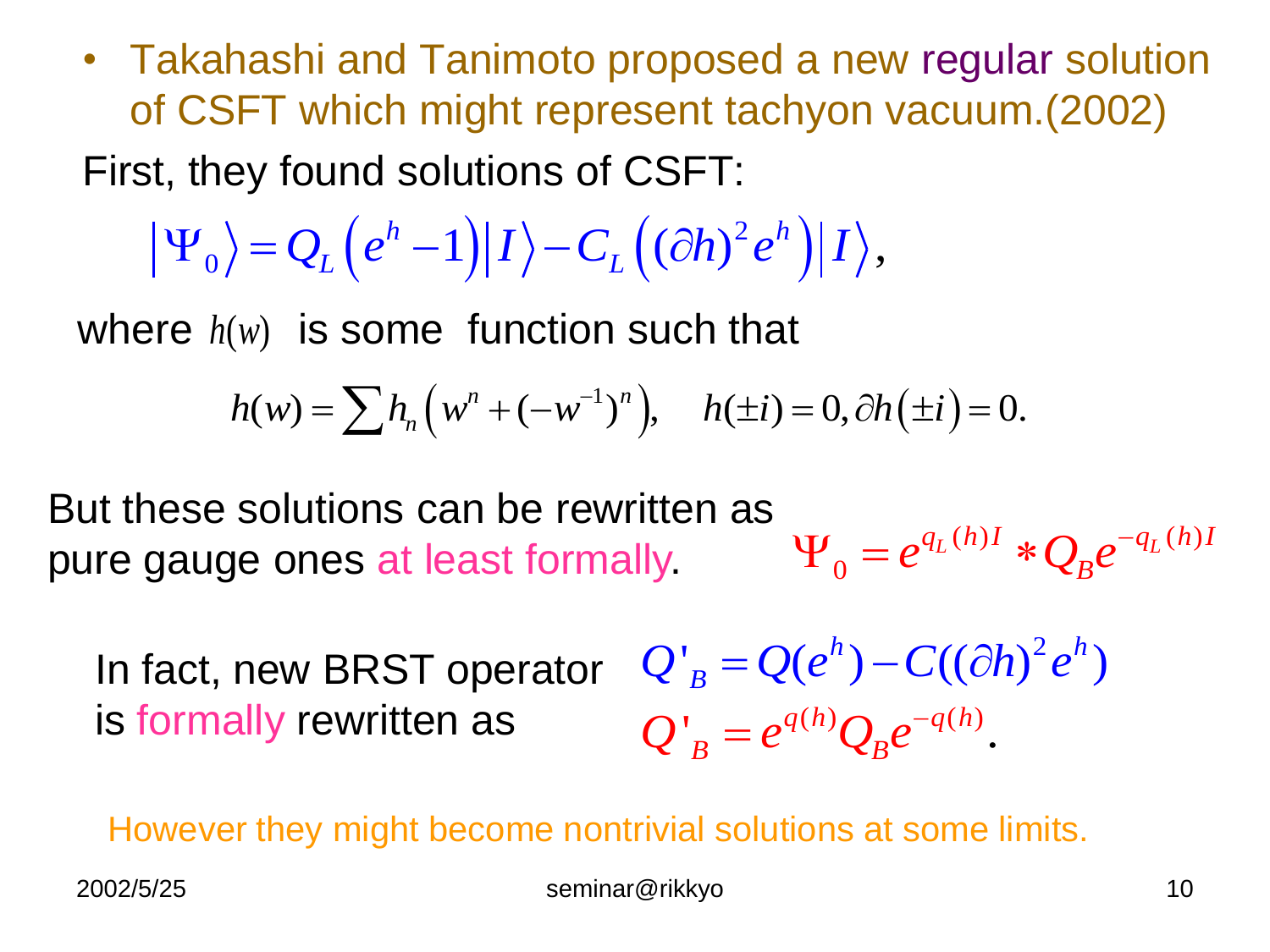**Example** 
$$
h_a(w) = \log \left(1 + \frac{a}{2} (w + w^{-1})^2\right)
$$

#### Noting

$$
\begin{array}{ccc}\n & (2 & \cdot & ) \\
\text{Using} & & \\
q(h_a) = -q_0 \log(1 - Z(a))^2 + q^{(+)}(h_a) + q^{(+)}(h_a), & Z(a) = \frac{1 + a - \sqrt{1 + 2a}}{a},\n\end{array}
$$

$$
h_a(w) = \log \left[ 1 + \frac{1}{2} (w + w^{-1}) \right]
$$
  
Noting  

$$
q(h_a) = -q_0 \log(1 - Z(a))^2 + q^{(+)} (h_a) + q^{(+)} (h_a), \quad Z(a) = \frac{1 + a - \sqrt{1 + 2a}}{a}
$$
  
and 
$$
\left[ q^{(+)} (h_a), q^{(-)} (h_a) \right] = -2 \log(1 - Z(a)^2),
$$

$$
\exp(\pm q(h_a)) = (1 - Z(a)^2)^{-1} \exp(\mp q_0 \log(1 - Z(a))^2) e^{\pm q^{(-)} (h_a)} e^{\pm q^{(+)} (h_a)}
$$
  
is well-defined for  $a > -1/2$ .  
Because  $Z(a = -1/2) = -1, \quad a = -1/2$  case:  

$$
h_{a=-1/2}(w) = \log \left( -\frac{1}{4} (w - w^{-1})^2 \right) \text{ might be nontrivial.}
$$

is well-defined for  $a > -1/2$ .

Because  $Z(a=-1/2) = -1$ ,  $a = -1/2$  case:

$$
h_{a=-1/2}(w) = \log\left(-\frac{1}{4}(w-w^{-1})^2\right)
$$

might be nontrivial.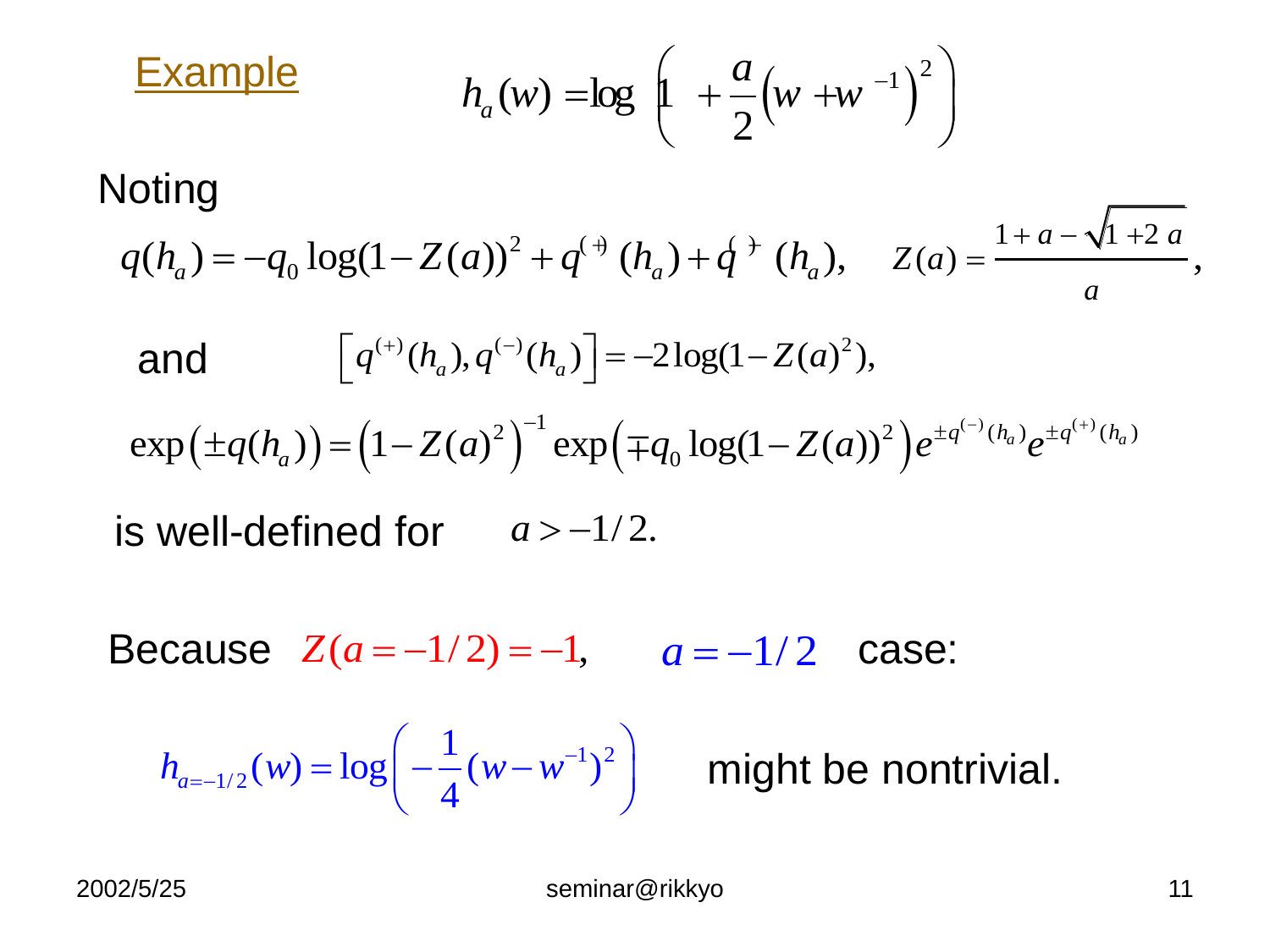More Examples  $(w^{2k-1}),$  $h_a(w^{2k-1}), \quad h_a(w^{2k}) - \log(2a)$ 

 $Z(a = -1/2) = -1$ ,  $Z(a = \infty) = 1$ , **Noting** 

2  $(v, w) = log\left(\frac{(-1)^l}{4}\left(w^l + (-w)\right)\right)$ . *l*  $h^{(l)}(w) = \log \left( \frac{(-1)^l}{4} \left( w^l + (-w)^{-l} \right) \right)$  $\left(\frac{(-1)^l}{l!} \left(\frac{1}{l!} \frac{1}{l!} \left(\frac{1}{l!} \right)^{l} \right)^2\right)^2$ in the same sense, we have nontrivial limit at  $a = -1/2$ ,  $a = \infty$ . respectively:

$$
h^{(l)}(w) = \log\left(\frac{(-1)^l}{4} \left(w^l + (-w)^{-l}\right)^2\right).
$$

There is well-defined oscillator representation:

here is well-defined oscillator representation:  
\n
$$
\left|\Psi_0^{(l)}\right\rangle = Q_L \left(-\frac{1}{2} + \frac{(-1)^l}{4}(w^{2l} + w^{2l})\right) |I\rangle + C_L \left(l^2 w^{-2} \left(2 - (-1)^l (w^{2l} + w^{-2l})\right)\right) |I\rangle
$$
\n
$$
= \frac{1}{\pi} \sum_{m \ge 0} \frac{-(-1)^m 4l^2}{(2m+1)(2m+1-2l)(2m+1+2l)} \left(-Q_{-(2m+1)} + 4l^2 c_{-(2m+1)}\right) |I\rangle
$$
\n
$$
+ \frac{l^2}{\pi} \left(\gamma + 2\log 2 + \frac{1}{2}\psi\left(\frac{1}{2} - l\right) + \frac{1}{2}\psi\left(\frac{1}{2} + l\right)\right) (c_1 - c_{-1}) |I\rangle.
$$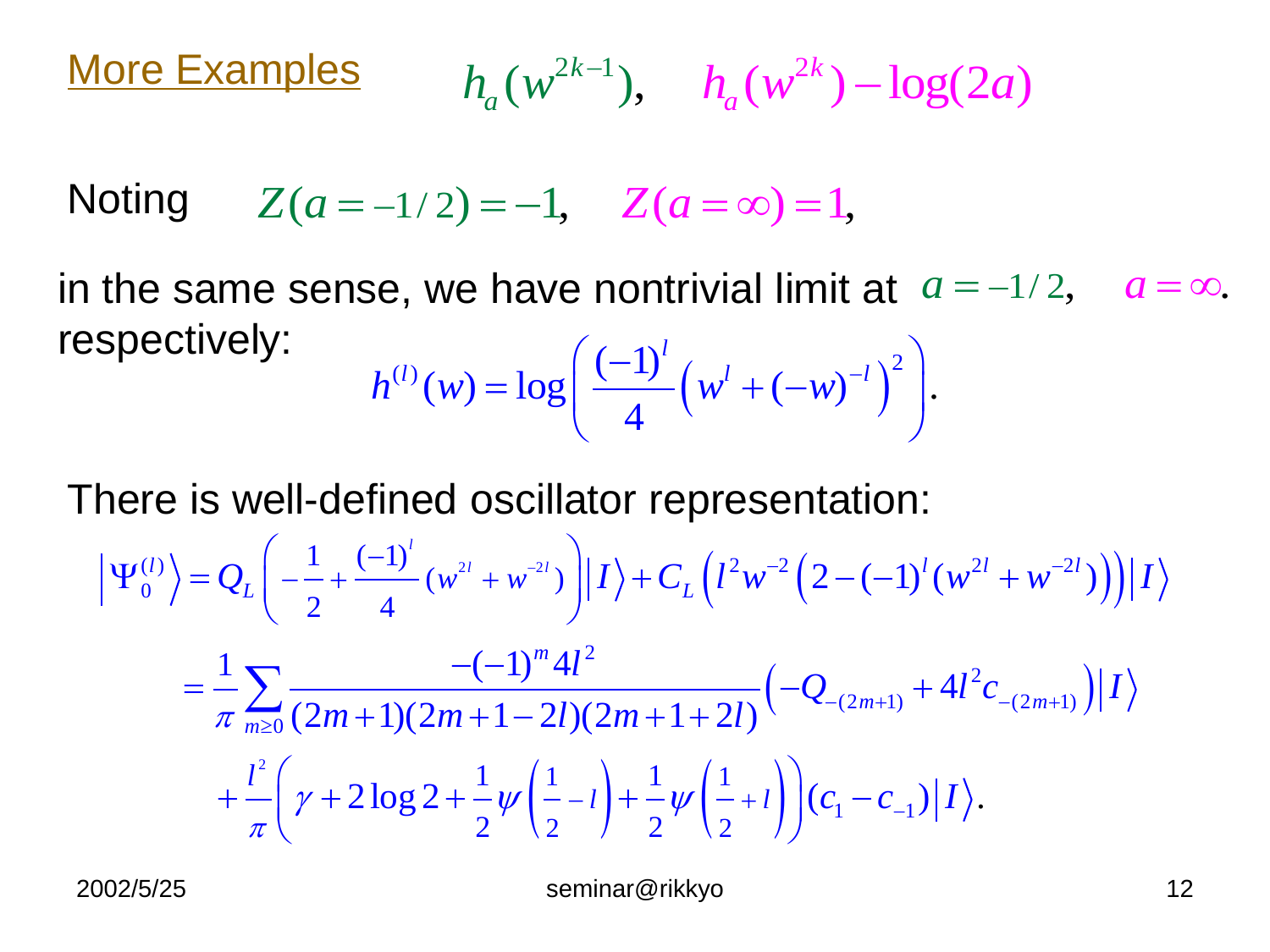# Potential Height

When we naively compute the value of the action at<br>the solutions constructed on identity string field:<br> $\langle \sigma \rangle = \frac{1}{\sigma} b \left( \frac{\pi}{2} \right) b \left( -\frac{\pi}{2} \right) \exp \left[ \sum \left( \frac{-(-1)^n}{2} \alpha_{-n} \cdot \alpha_{-n} + (-1)^n c_{-n} b_{-n} \right) \right] c_0 c_1 |0\rangle,$ the solutions constructed on identity string field:

When we have the solutions constructed on identity string field:

\n
$$
|I\rangle = \frac{1}{4i}b\left(\frac{\pi}{2}\right)b\left(-\frac{\pi}{2}\right)\exp\left(\sum_{n\geq 1}\left(\frac{-(-1)^n}{2n}\alpha_{-n}\cdot\alpha_{-n}+(-1)^n c_{-n}b_{-n}\right)\right)c_0c_1|0\rangle,
$$

 $\pi$ 

we encounter following divergence:

$$
\langle I | (\cdots) | I \rangle \sim \left( \det_{n,m \geq 1} \left( \delta_{n,m} - \delta_{n,m} \right) \right)^{-26/2+1} = \infty.
$$

It is necessary to regularize  $|I\rangle$  appropriately.  $|I\rangle$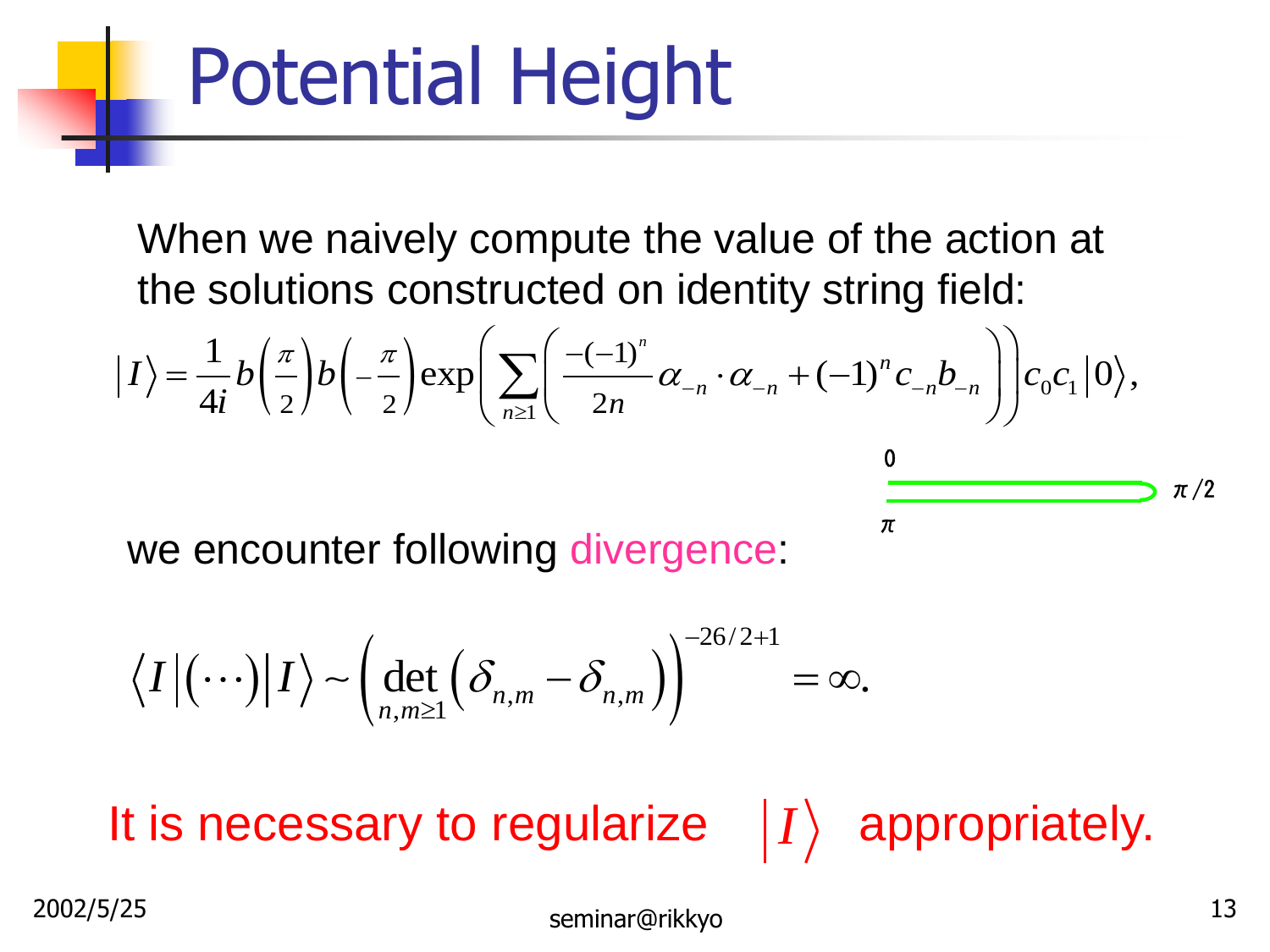On the other hand, potential height is zero

if we use e.o.m. naively in the action:  
\n
$$
Q_B \Psi_0 + \Psi_0 * \Psi_0 = 0
$$
,  
\n $Q_L I * Q_L I = 0$ ,  $C_L(f)I * C_L(f)I = 0$ ,  
\n $\Rightarrow S|_{\Psi_0^{\text{VSFT}}} = -\frac{1}{6g^2} \langle \Psi_0, Q_B \Psi_0 \rangle = \frac{1}{6g^2} \langle \Psi_0, \Psi_0 * \Psi_0 \rangle = 0$ .

Takahashi-Tanimoto solutions give also zero naively, because they are pure gauge formally.

There is a possibility of  $\infty \times 0 = \text{finite}$ (!?)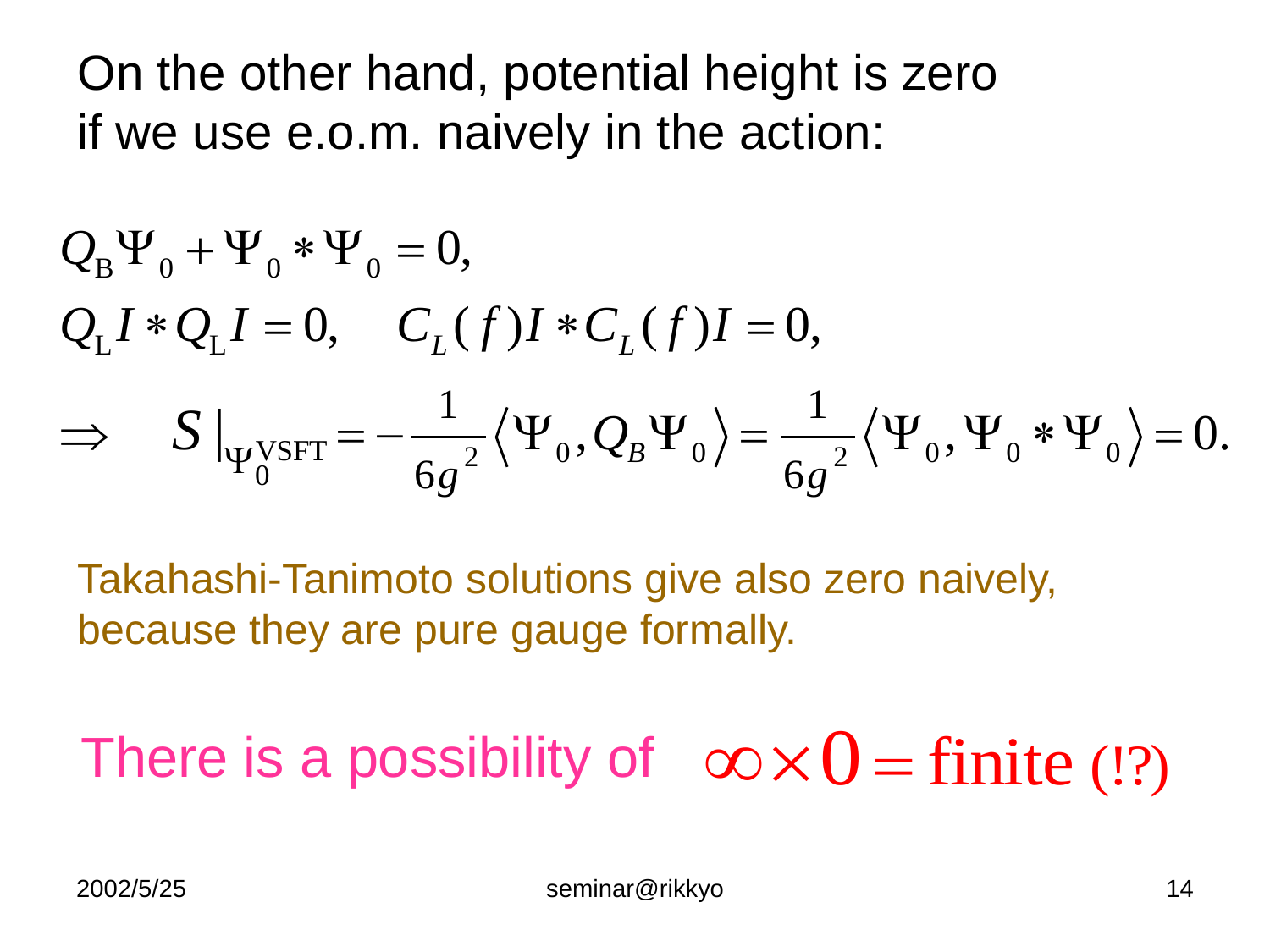### • Pacman regularization

It is technically easy to use pacman regularization in the computation using LPP+GGRT. [I.K.-K.Ohmori]



But we could not get the definite value at  $\delta = 0$ , for example, we codid not get the definition<br>xample,<br> $\frac{1}{2} \left( e^{-i\varepsilon} c (ie^{i\varepsilon}) - e^{i\varepsilon} c (-ie^{-i\varepsilon}) \right) I_s, Q_p \stackrel{1}{\rightarrow}$  $\delta = 0$ 

example,  
\n
$$
\left\langle \frac{1}{2i} \left( e^{-i\varepsilon} c (ie^{i\varepsilon}) - e^{i\varepsilon} c (-ie^{-i\varepsilon}) \right) I_{\delta}, Q_{B} \frac{1}{2i} \left( e^{-i\varepsilon} c (ie^{i\varepsilon}) - e^{i\varepsilon} c (-ie^{-i\varepsilon}) \right) I_{\delta} \right\rangle
$$
\n
$$
= -\delta^{2} \sin^{2} \varepsilon \left[ \frac{1}{2} \left\{ \left( \tan \frac{\varepsilon}{2} \right)^{\frac{2}{\delta}} + \left( \tan \frac{\varepsilon}{2} \right)^{-\frac{2}{\delta}} \right\} + 3 \right] V_{26}.
$$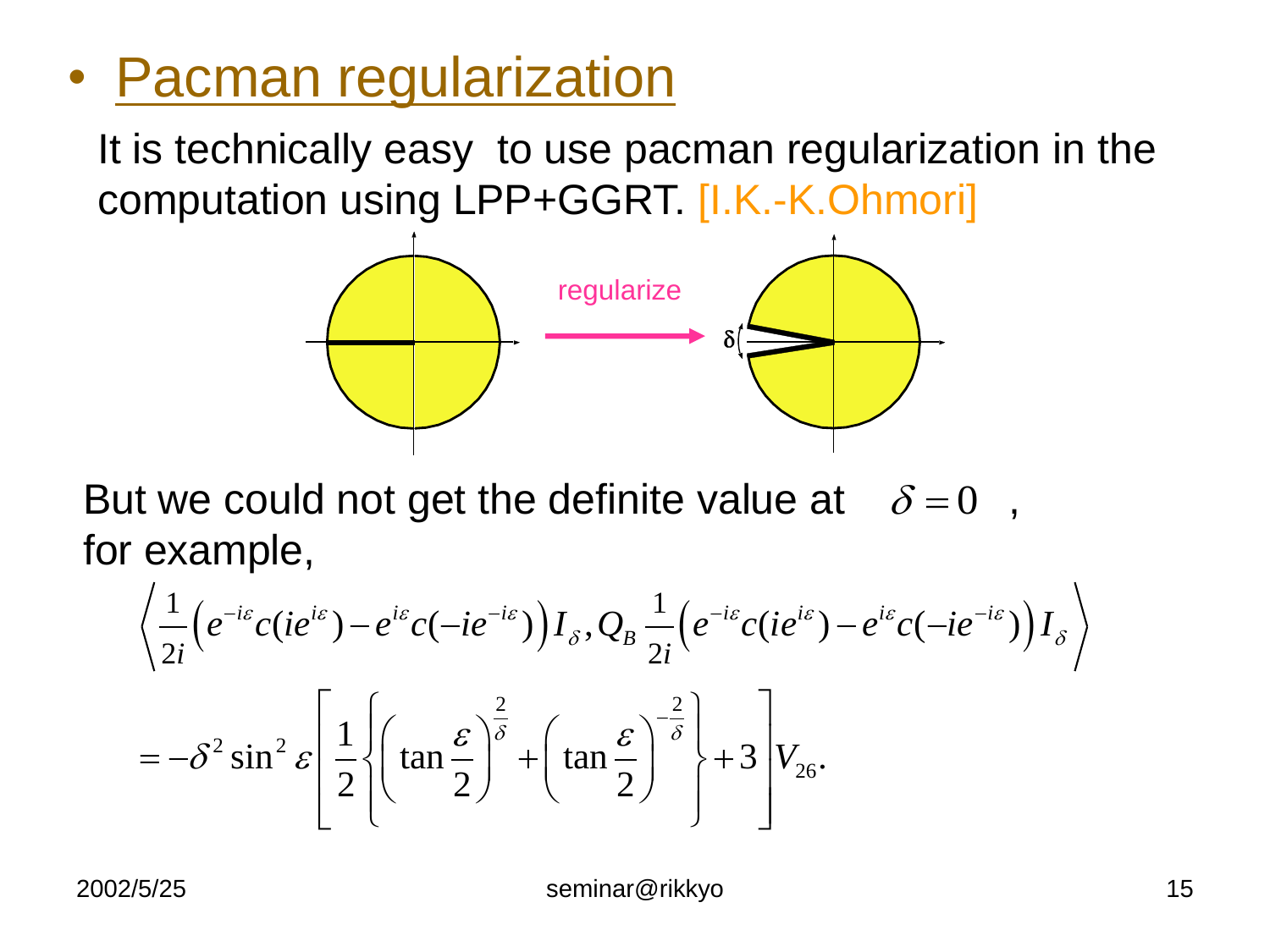• Regularization in oscillator language If we multiply damping factor  $exp(-\pi tL_0)$  on  $|I\rangle$ ,  $\begin{array}{ccc} 0 \end{array}$ <br>
1 1 1 1<br>  $\begin{array}{ccc} 1 & 1 & 1 \\ \end{array}$ 

It we multiply **odr** polynomial for oscillator modes:

\n
$$
\langle I|q^{L_0}c_{m_1}c_{m_2}c_{m_3}q^{L_0}|I\rangle = \frac{i^{m_1+m_2+m_3}q^{-2}f(q^4)^{-12}V_{26}}{\sinh(2m_1\pi t)\sinh(2m_2\pi t)\sinh(2m_3\pi t)}\det\begin{pmatrix} 1 & 1 & 1 & 1 \\ (-q)^{m_1} & q^{m_1} & q^{-m_1} & (-q)^{-m_1} \\ (-q)^{m_2} & q^{m_2} & q^{-m_2} & (-q)^{-m_2} \\ (-q)^{m_3} & q^{m_3} & q^{-m_3} & (-q)^{-m_3} \end{pmatrix},
$$
\n
$$
q := e^{-\pi t}, \qquad f(q^2) = \prod_{n=1}^{\infty} (1-q^{2n}) = (2\pi)^{-1/3}q^{-1/12}\mathcal{G}'_1(0, it)^{1/3}.
$$

Using some relations

Using some relations  
\n
$$
Q_B|I\rangle = 0
$$
,  $\{Q_B, Q_n\} = 0$ ,  $\{Q_{B,C_n}\} = -\sum_{j=-\infty}^{\infty} \left(\frac{j}{2} + \frac{n}{2}\right) C_{-j} C_{n+j}$ ,...,

we have the following expression: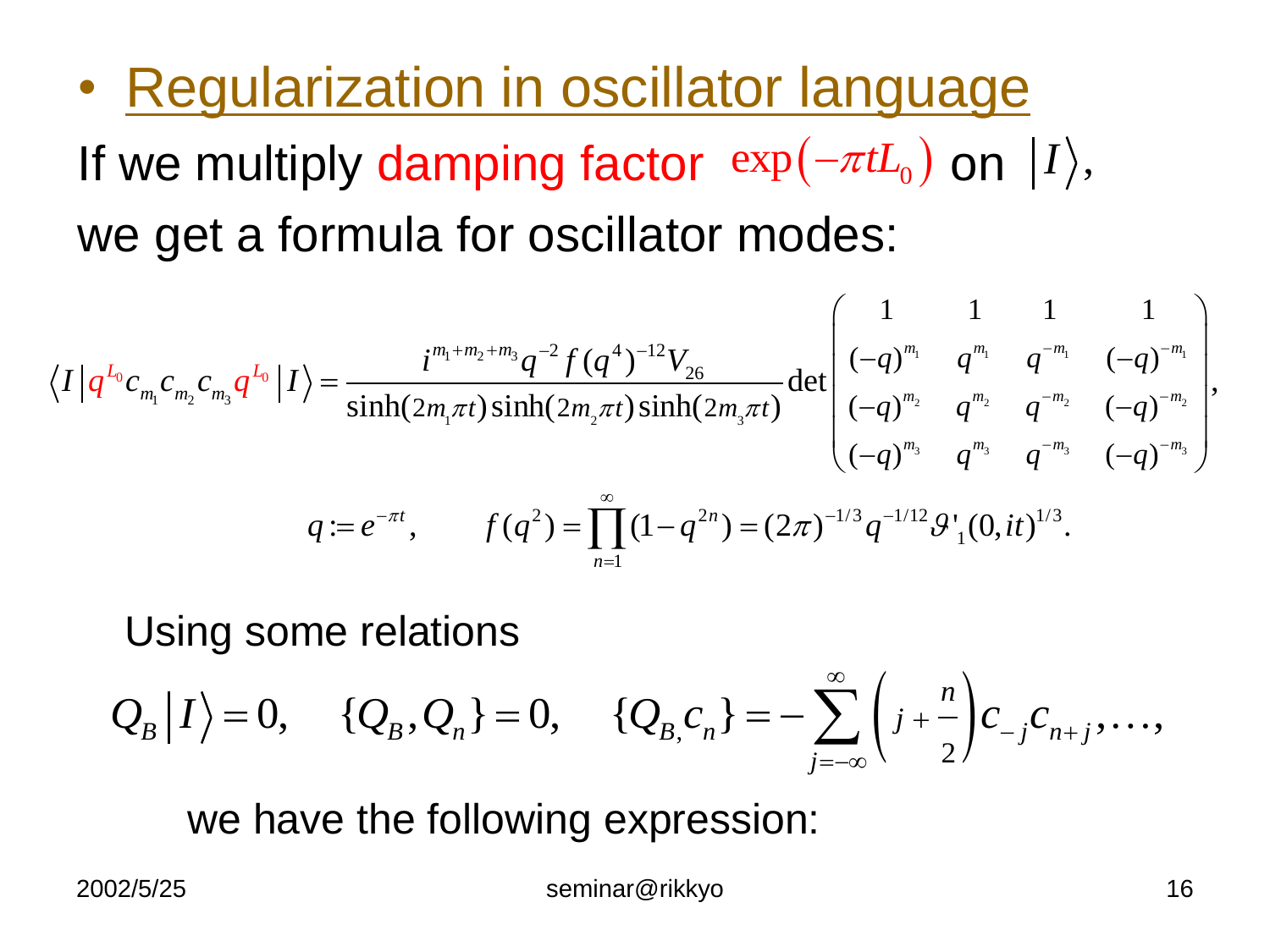$$
S \Big|_{\Psi_{0}^{(1)}} / V_{26} = \lim_{t \to 0+} \frac{-1}{6g^{2}V_{26}} \langle I | q^{L_{0}}C_{L} (w^{-2}(w+w^{-1})^{2}) Q_{B} C_{L} (w^{-2}(w+w^{-1})^{2}) q^{L_{0}} | I \rangle
$$
  
\n
$$
= \lim_{t \to 0+} \frac{-1}{6g^{2}} \int_{-\pi/2}^{\pi/2} dx \int_{-\pi/2}^{\pi/2} dy \cos^{2} x \cos^{2} y \frac{i\pi^{2}}{(g_{1} (0, 2it))^{4}}
$$
  
\n
$$
\cdot \det \begin{pmatrix} 1 & 1 & 1 & 1 \ \frac{g_{4} (x/2 + \pi/2 - i\pi t/4, 2it)}{g_{4}(x/2 + \pi/2 - i\pi t/4, 2it)} & \frac{g_{3}^{2}}{g_{3}} (\cdots) & \frac{g_{2}^{2}}{g_{2}} (\cdots) & \frac{g_{1}^{2}}{g_{1}} (\cdots) \ \frac{g_{4} (y/2 + \pi/2 - i\pi t/4, 2it)}{g_{4}(y/2 + \pi/2 - i\pi t/4, 2it)} & \frac{g_{3}^{2}}{g_{3}} (\cdots) & \frac{g_{2}^{2}}{g_{2}} (\cdots) & \frac{g_{1}^{2}}{g_{1}} (\cdots) \ \frac{g_{1}^{2}}{g_{1}} (\cdots) & \frac{g_{1}^{2}}{g_{1}} (\cdots) \ \frac{g_{4} (y/2 + \pi/2 - i\pi t/4, 2it)}{g_{4}(y/2 + \pi/2 - i\pi t/4, 2it)} & \frac{g_{3}^{2}}{g_{3}} (\cdots) & \frac{g_{2}^{2}}{g_{2}} (\cdots) & \frac{g_{1}^{2}}{g_{2}} (\cdots) \ \frac{g_{1}}{g_{1}} (\cdots) & \frac{g_{1}}{g_{1}} (\cdots) \end{pmatrix}.
$$

We do not have definite (or exact ) value of the potential height for our solutions yet. Numerically, it tends to be divergent.(?)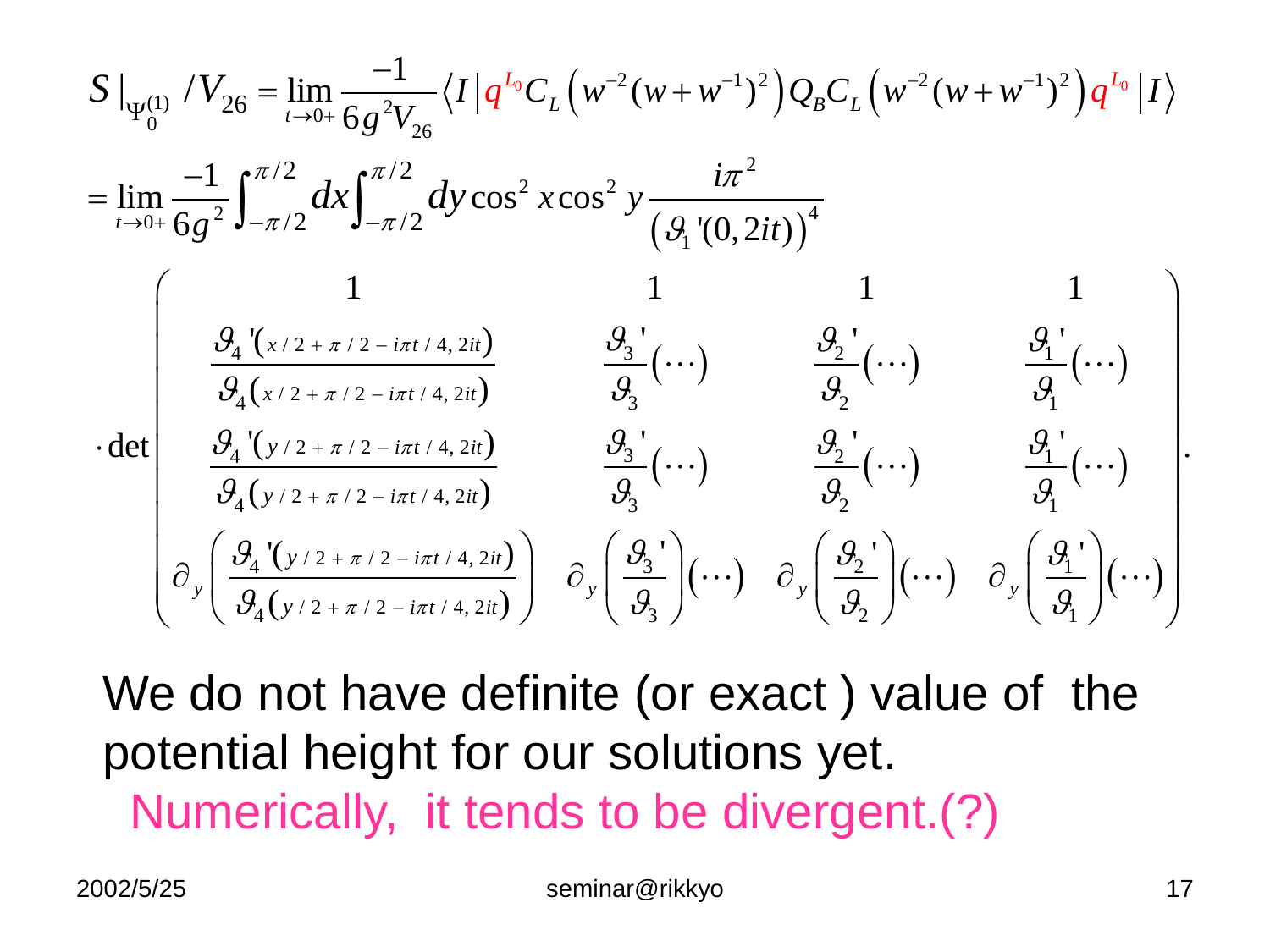### Cohomology of new BRST operator

**Kinetic term around a solution** netic term around a solution<br>  $\begin{aligned} \log\left|\frac{1}{2}\langle \psi, Q_{B}^{*}\psi\rangle+\frac{1}{2}\langle \psi, \psi*\psi\rangle\right| &+S\left|_{\Psi_{0}},\psi*\psi\right| \end{aligned}$  $\frac{1}{2}\langle \psi, Q^{\dagger}_{B}\psi \rangle + \frac{1}{3}$ Ineuc term around a solution<br> *s*  $|_{\Psi_0 + \psi} = -\frac{1}{g} \left[ \frac{1}{2} \langle \psi, Q_B^T \psi \rangle + \frac{1}{3} \langle \psi, \psi * \psi \rangle \right] + S |_{\Psi_0},$  $\Gamma$ m around a solution<br> $\left[\frac{1}{2}\langle \psi, Q^{\dagger}, \psi \rangle + \frac{1}{2}\langle \psi, \psi * \psi \rangle \right] + S\left|_{\psi} \right|,$ IC LEITH dround a Solution<br>= $-\frac{1}{g}\left[\frac{1}{2}\langle\psi,\mathcal{Q'}_B\psi\rangle+\frac{1}{3}\langle\psi,\psi*\psi\rangle\right]+S|_{\Psi_0},$ 

 $|\psi|$  $\int_B \psi = Q_B \psi + \Psi_0 * \psi - (-1)^{|\psi|} \psi * \Psi_0$  $g \lfloor 2 \rfloor$  3<br>  $Q'_{B} \psi = Q_{B} \psi + \Psi_{0} * \psi - (-1)^{|\psi|} \psi * \Psi_{0}.$  $g \lfloor 2 \cdot 3 \cdot 3 \cdot 4 \rfloor$ <br> $\psi = Q_B \psi + \Psi_0 * \psi - (-1)^{|\psi|} \psi * \Psi_0.$ 

The new BRST operator around our solution 
$$
\Psi_0^{(1)}
$$
 is  
\n
$$
Q_B' = \frac{1}{2}Q_0 - \frac{1}{4}Q_{-2} - \frac{1}{4}Q_2 + 2c_0 + c_{-2} + c_2 = R_2 + R_0 + R_{-2}.
$$

 $\sum_{2}$   $=$   $\sum_{\pm 2}$  +  $c_{\pm 2}$  $:= -\frac{1}{4}Q_{12} + c_{12},$ 4  $R_{\pm 2} := -\frac{1}{4} Q_{\pm 2} + c_{\pm 2}, \quad R_0 := \frac{1}{2} Q_0 + 2c_0$  $:=\frac{1}{2}Q_0+2$ 2  $R_0 := \frac{1}{2}Q_0 + 2c_0$  satisfy following relations:  $R_{\pm 2} = -\frac{1}{4} Q_{\pm 2} + c_{\pm 2}, \quad R_0 = \frac{1}{2} Q_0 + 2c_0$  satisfy following relations:<br>  $R_{\pm 2}^2 = 0, \quad R_{\pm 2} R_0 + R_0 R_{\pm 2} = 0, \quad R_0^2 + R_2 R_{-2} + R_{-2} R_2 = 0.$ 

 $R_{+2}^2 = 0$ ,  $R_{+2}R_0 + R_0R_{+2} = 0$ ,  $R_0^2 + R_2R_2 + R_3R_3 = 0$ .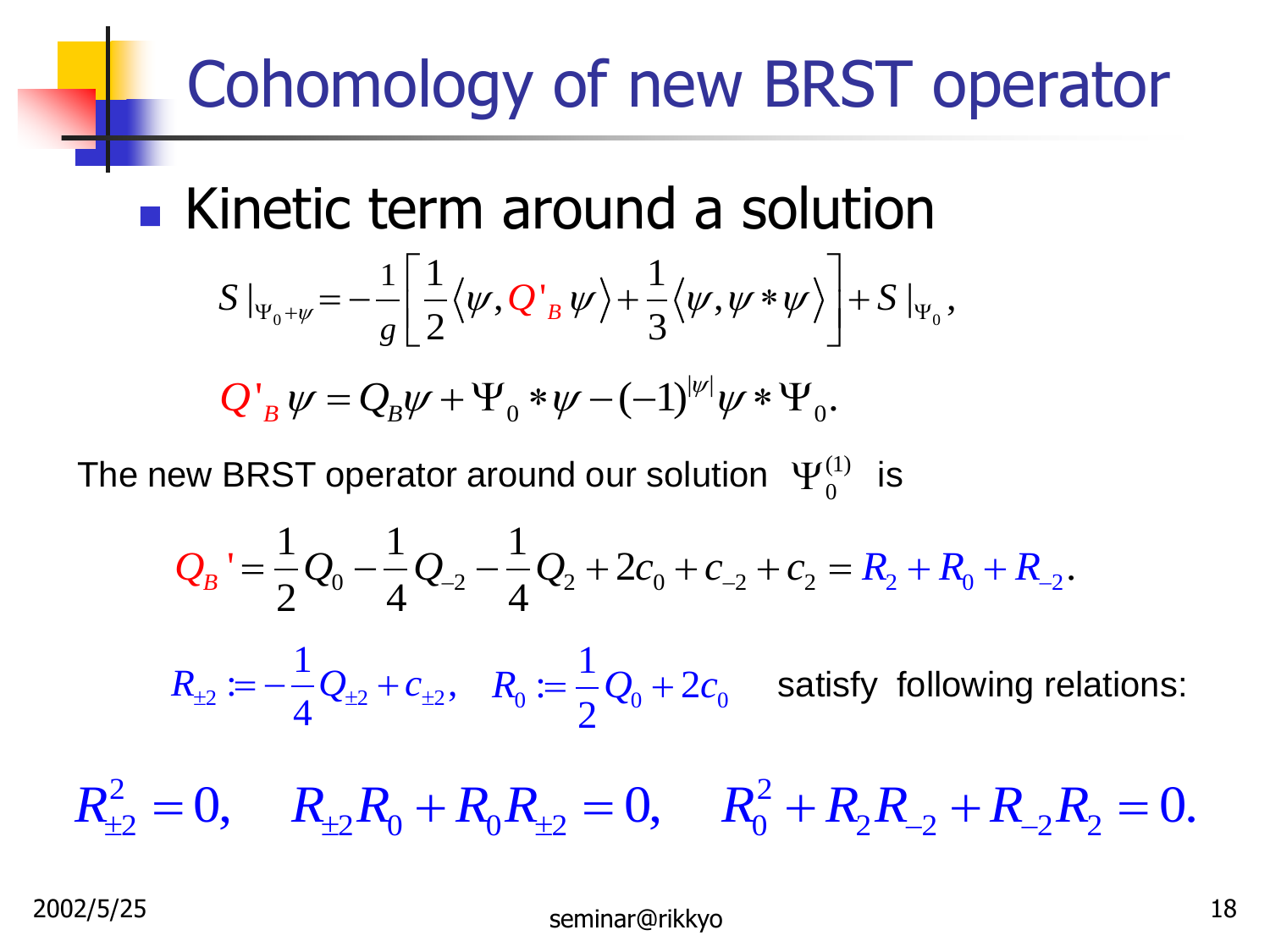

' $Q'_B$  cohomology is trivial in ghost number 1 states.

 $Q'_{B} \psi = 0$ **Proof** We consider the equation

for the ghost number 1 state

$$
\psi = \sum_{N \ge h} \psi_{-N}.
$$

In other words, we solve the following equations:

 $R_2 \psi_{-h-k} = 0,$  $R_2 \psi_{-h-k-2} = -R_0 \psi_{-h-k}$  $R_2 \psi_{-h-k} = 0,$ <br>  $R_2 \psi_{-h-k-2} = -R_0 \psi_{-h-k},$ <br>  $R_2 \psi_{-h-k-2l} = -R_0 \psi_{-h-k-2(l-1)} - R_{-2} \psi_{-h-k-2(l-2)},$   $l \ge 2.$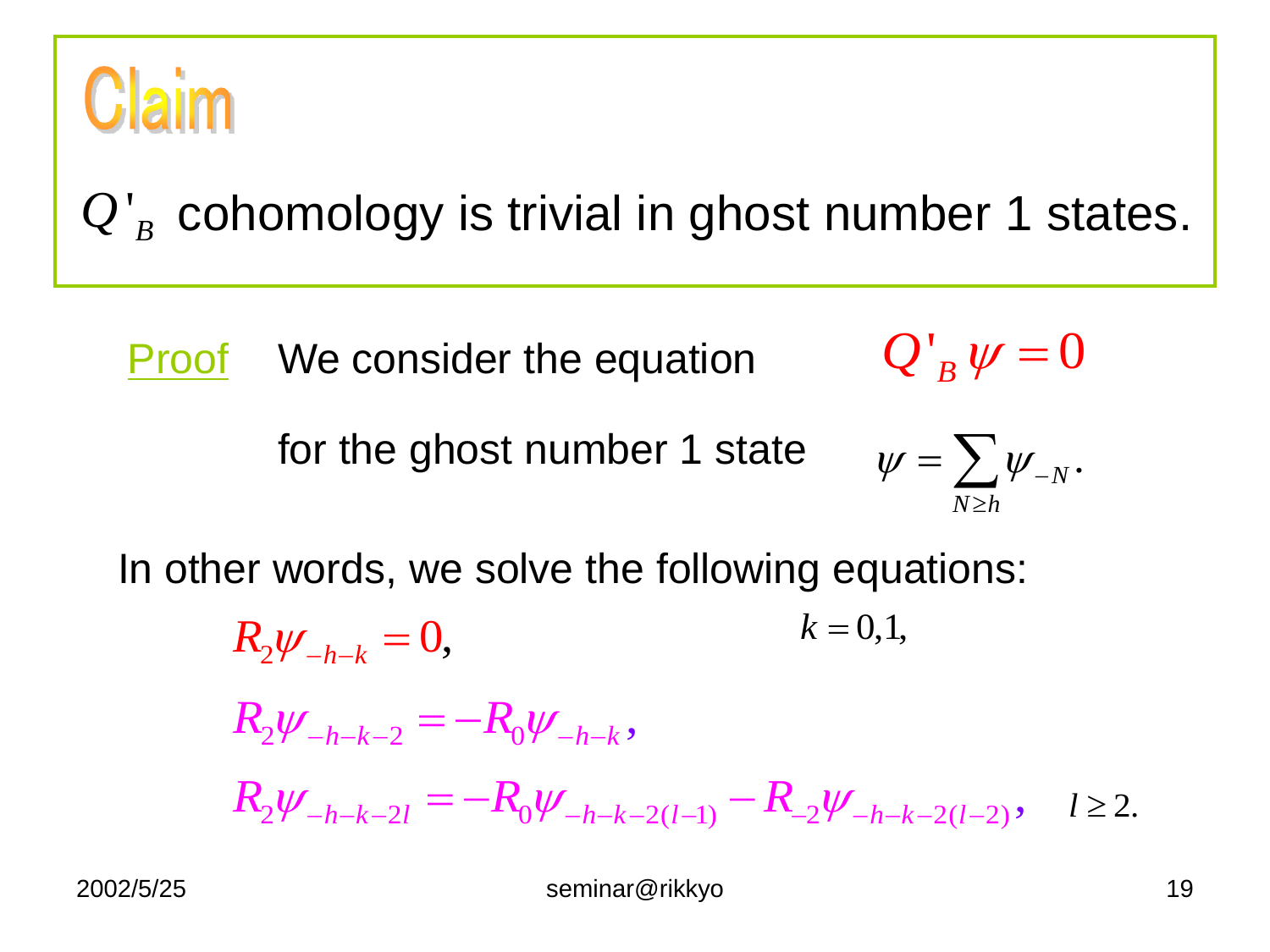$$
R_2
$$
 is rewritten as  $R_2 = -\frac{1}{4}Q_2 + c_2 = -\frac{1}{4}\widetilde{Q}_0$ .

 $\widetilde{c_n} := c_{n+2}, \widetilde{b_n} := b_{n-2}$  $\widetilde{Q_0}$  is given by replacing  $c_n b_n$  with  $\widetilde{c_n} = c_{n+2}, \widetilde{b_n} = b_{n-2}$  in  $Q_0 = Q_B$ .

$$
R_{2} \quad \text{is rewritten as} \quad R_{2} = -\frac{1}{4}Q_{2} + c_{2} = -\frac{1}{4}\widetilde{Q_{0}}.
$$
\n
$$
\sum_{0} \quad \text{is given by replacing } c_{n}, b_{n} \quad \text{with } \widetilde{c_{n}} = c_{n+2}, \widetilde{b_{n}} = b_{n-2} \quad \text{in } Q_{0} = Q_{B}.
$$
\n
$$
\text{Solutions of} \quad Q_{B}\psi = 0 \quad \text{are} \quad [\text{Kato-Ogawa}, \text{M.Henneaux}, \ldots]
$$
\n
$$
|\psi\rangle = A_{\text{DEF}} |0, p_{0}\rangle + B_{\text{DEF}} c_{0} |0, p_{0}\rangle + Q_{B} |\phi\rangle
$$
\n
$$
\text{where} \quad |0, p_{0}\rangle = e^{ip_{0}x} |\Omega\rangle, \qquad p_{0}^{\pm} = \pm \frac{1}{\sqrt{2\alpha}}, \quad p_{0}^{\pm} = 0,
$$
\n
$$
|\Omega\rangle := c_{1} |0\rangle, \qquad c_{n} |\Omega\rangle = 0, n \ge 1, \qquad b_{n} |\Omega\rangle = 0, n \ge 0,
$$
\n
$$
\text{and } A_{\text{DEF}}, B_{\text{DEF}} \text{ are generated by DDF operators } A_{n}^{\pm} :
$$
\n
$$
[A_{m}^{\prime}, A_{n}^{\prime}] = m\delta_{m+n,0}\delta^{\prime,j}, \quad [L_{m}^{X}, A_{n}^{\prime}] = 0.
$$
\n
$$
\text{2002/5/25} \quad \text{seminar@rikkyo} \qquad \text{20}
$$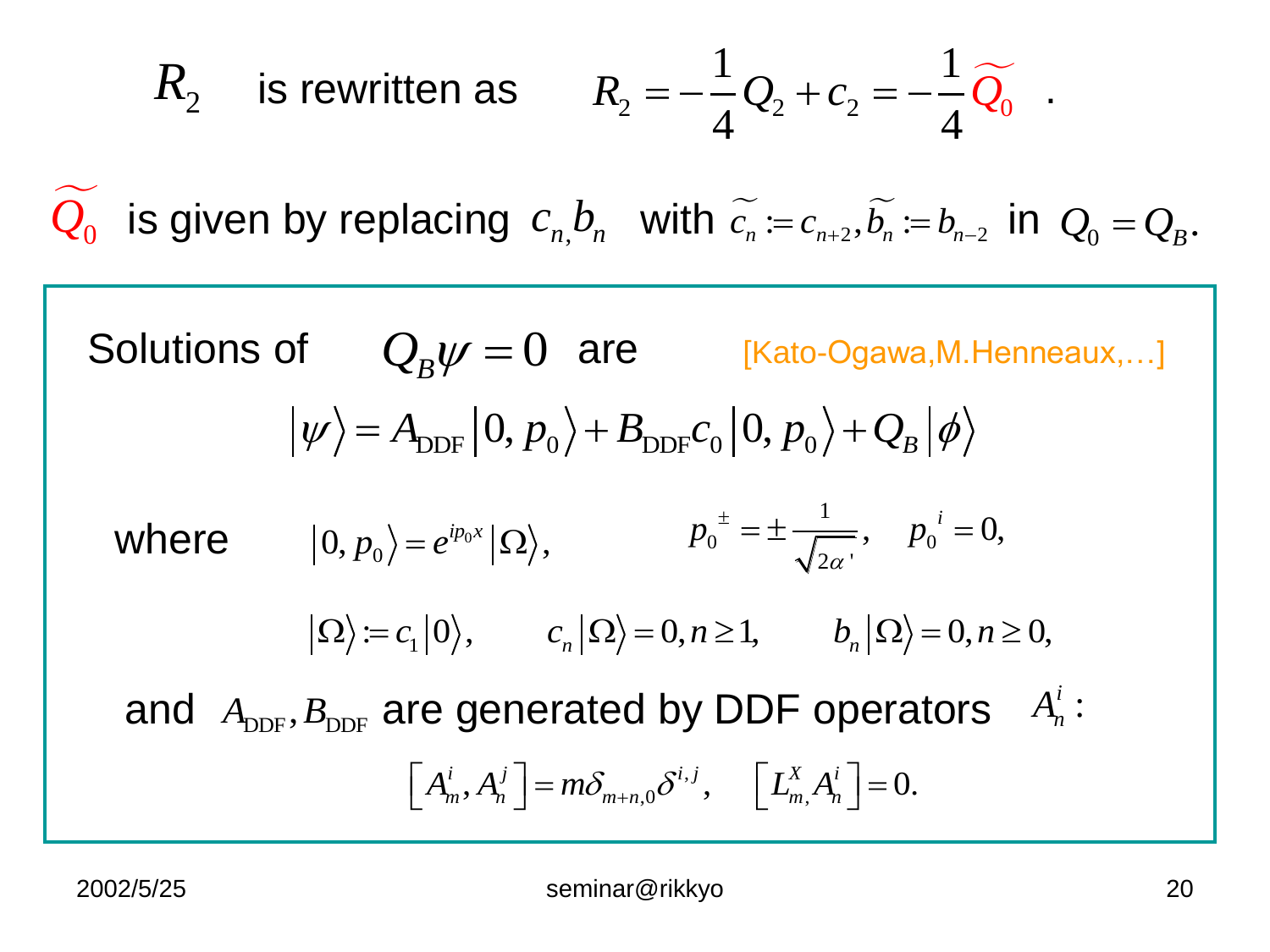Similarly, solutions of  $\widetilde{Q_0}\psi=0$  are given by  $Q_0 \psi = 0$  $\widetilde{c}$   $|\widetilde{0}, n_{\circ}\rangle + \widetilde{O_{\circ}}$  $\langle \psi \rangle = A_{\text{DDF}} \left| \tilde{0}, p_0 \right\rangle + B_{\text{DDF}} \widetilde{c_0} \left| \tilde{0}, p_0 \right\rangle + \widetilde{Q_0} \left| \phi \right\rangle.$  $\widetilde{C}$ |0, n = 0, n > 1, \text{ \omega\sigma\_{\omega\sigma\_{\omega\_{\omega\_{\omega\_{\omega\_{\omega\_{\omega\_{\omega\_{\omega\_{\omega\_{\omega\_{\omega\_{\omega\_{\omega\_{\omega\_{\omega\_{\omega\_{\omega\_{\omega\_{\omega\_{\omega\_  $|\psi\rangle = A_{\text{DDF}} |0, p_0\rangle + B_{\text{DDF}} c_0 |0, p_0\rangle + Q_0 |\psi\rangle$ <br>  $|\tilde{0}, p_0\rangle = b_{-2}b_{-1} |0, p_0\rangle, \quad \tilde{c}_n |\tilde{0}, p_0\rangle = 0, n \ge 1, \quad \tilde{b}_n |\tilde{0}, p_0\rangle = 0, n \ge 0.$ 

Here  $|\psi_{-h-k}\rangle$  is ghost number 1,  $R_2 |\psi_{-h-k}\rangle = 0 \Rightarrow |\psi_{-h-k}\rangle = R_2 |\phi_{-h-k-2}\rangle, \qquad \exists |\phi_{-h-k-2}\rangle.$  $\begin{array}{lll} \displaystyle{R_2\left|\psi_{-h-k-2}\right\rangle=-R_0\left|\psi_{-h-k}\right\rangle=-R_0R_2\left|\phi_{-h-k-2}\right\rangle=R_2R_0\left|\phi_{-h-k-2}\right\rangle}, \end{array}$  $\begin{split} \big|\psi_{-h-k-2}\big\rangle & = - R_0 \big|\psi_{-h-k}\big\rangle = - R_0 R_2 \big|\phi_{-h-k-2}\big\rangle = R_2 R_0 \big|\phi_{-h-k-2}\big\rangle, \[1mm] \Rightarrow \quad \big|\psi_{-h-k-2}\big\rangle & = R_0 \big|\phi_{-h-k-2}\big\rangle + R_2 \big|\phi_{-h-k-4}\big\rangle, \quad \exists \big|\phi_{-h-k-4}\big\rangle. \end{split}$ Then

$$
\Rightarrow \quad |\psi_{-h-k-2}\rangle = R_0 |\phi_{-h-k-2}\rangle + R_2 |\phi_{-h-k-4}\rangle, \quad \exists |\phi_{-h-k-4}\rangle.
$$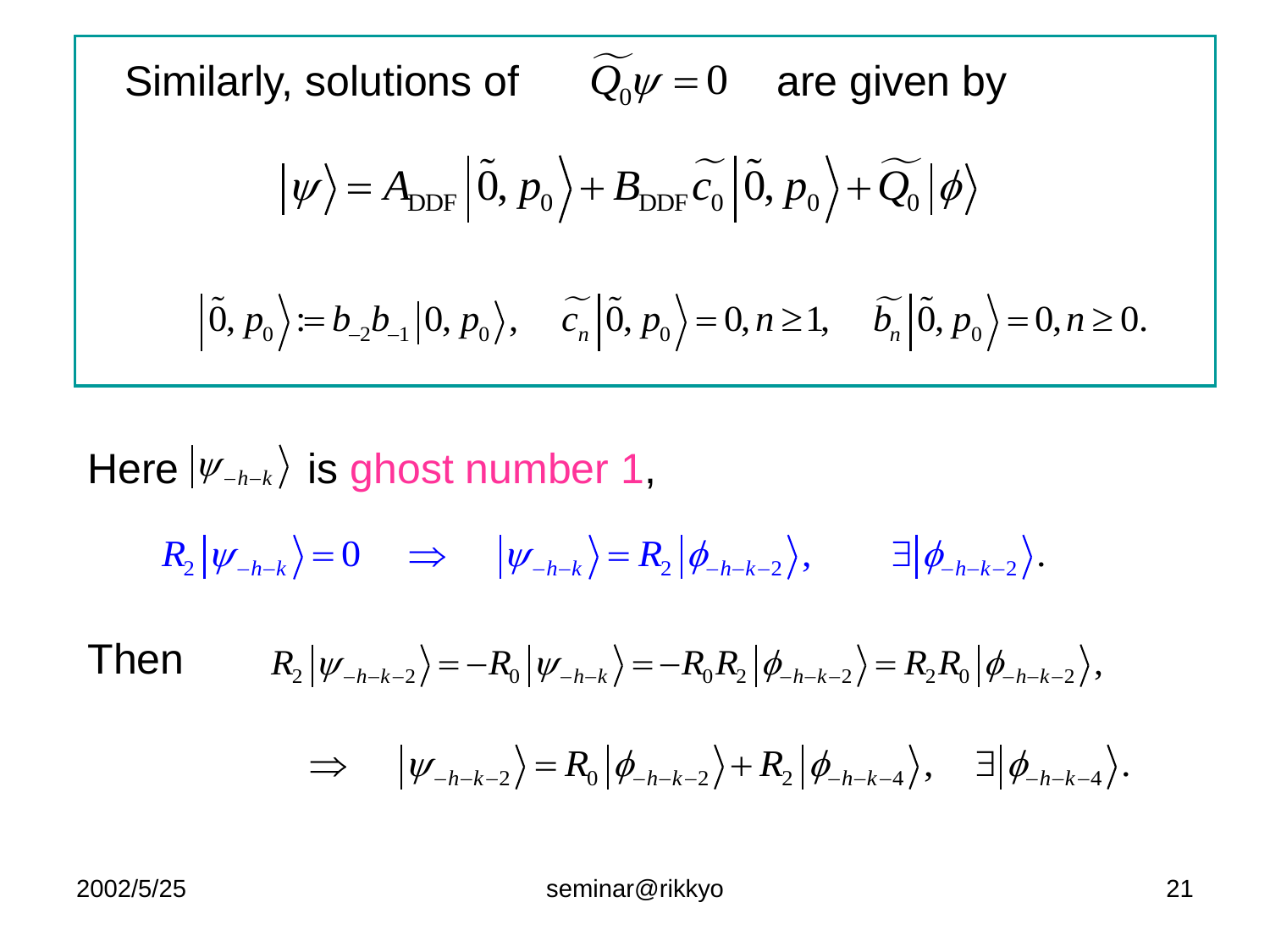Suppose, 
$$
|\psi_{-h-k-2l}\rangle = R_{-2} |\phi_{-h-k-2(l-1)}\rangle + R_0 |\phi_{-h-k-2l}\rangle + R_2 |\phi_{-h-k-2(l+1)}\rangle
$$
,  $l = m, m-1$   
\nthen  
\n
$$
R_2 |\psi_{-h-k-2(m+1)}\rangle = -R_0 |\psi_{-h-k-2m}\rangle - R_{-2} |\psi_{-h-k-2(m-1)}\rangle
$$
\n
$$
= -R_0 (R_{-2} |\phi_{-h-k-2(m-1)}\rangle + R_0 |\phi_{-h-k-2m}\rangle + R_2 |\phi_{-h-k-2(m+1)}\rangle)
$$
\n
$$
- R_{-2} (R_{-2} |\phi_{-h-k-2(m-2)}\rangle + R_0 |\phi_{-h-k-2(m-1)}\rangle + R_2 |\phi_{-h-k-2m}\rangle)
$$
\n
$$
= R_2 (R_{-2} |\phi_{-h-k-2m}\rangle + R_0 |\phi_{-h-k-2(m+1)}\rangle),
$$
\n
$$
\Rightarrow
$$
\n
$$
|\psi_{-h-k-2(m+1)}\rangle = R_{-2} |\phi_{-h-k-2m}\rangle + R_0 |\phi_{-h-k-2(m+1)}\rangle + R_2 |\phi_{-h-k-2(m+2)}\rangle, \quad \exists |\phi_{-h-k-2(m+2)}\rangle
$$
\nBy induction, we conclude

 $|\psi_{-h-k-2l}\rangle = R_{-2} |\phi_{-h-k-2(l-1)}\rangle + R_0 |\phi_{-h-k-2l}\rangle + R_2 |\phi_{-h-k-2(l+1)}\rangle, \quad l \ge 0,$  $\langle B | \phi \rangle, \qquad \exists |\phi\rangle = \sum_{k=0,1,l\geq 1} |\phi_{-h-k-2}|$  $\exists |\phi\rangle = \sum_{h-k-2l} |\phi_{-h-k-2l}\rangle.$  $\sum_{k=0,1,l}$  $\langle \Psi \rangle = Q'_{B} |\phi\rangle, \qquad \exists |\phi\rangle = \sum |\phi_{-h-k-2l}\rangle.$  $\sum_{=0,1,l\geq 1}|\varphi_{-}% |+\rangle\langle\varphi_{-}|+\rangle$  namely,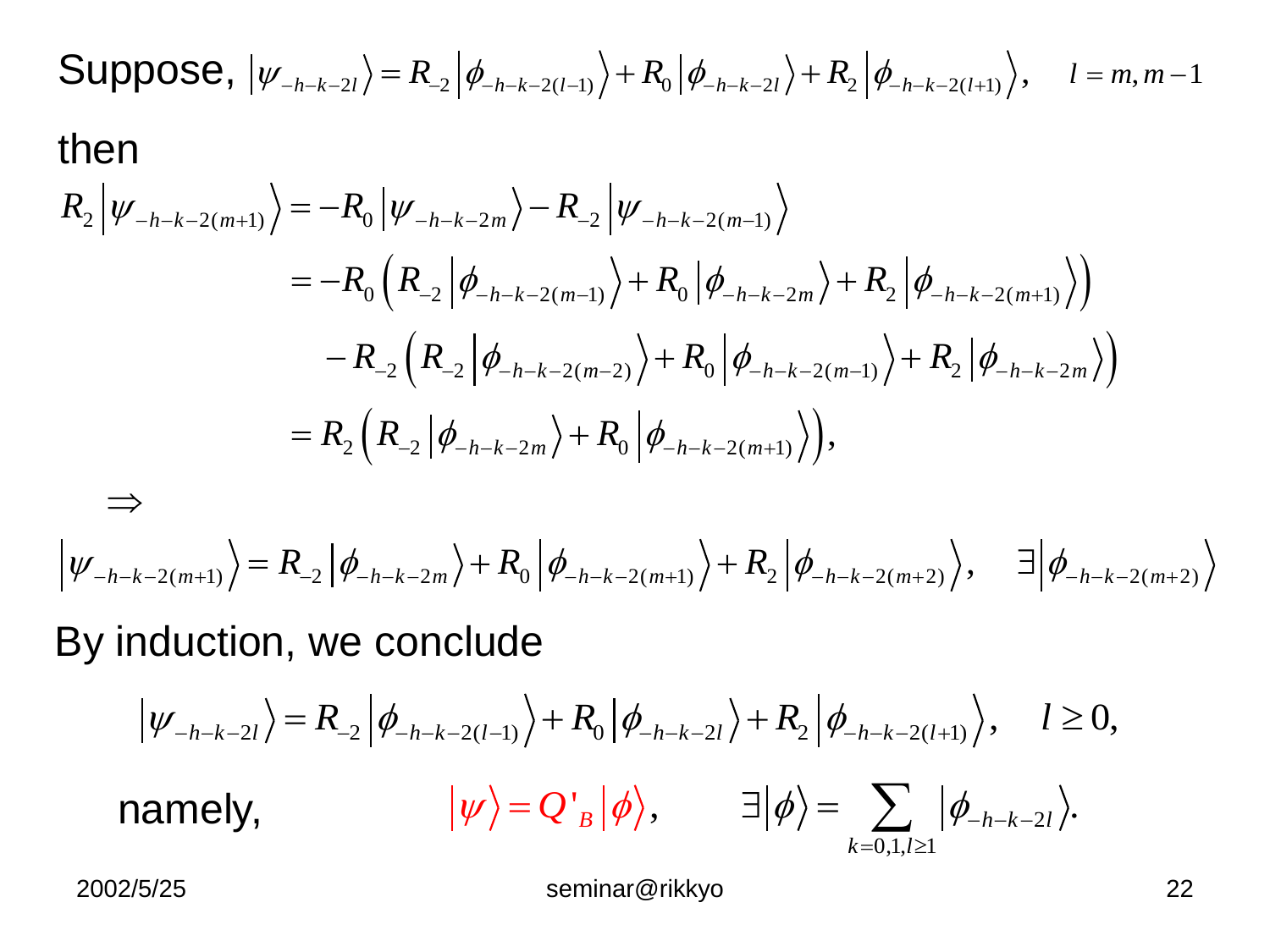• We have similar arguments for other solution  $\Psi_0^{(l)}$ by using  $R_{2l}$  instead of  $R_2$ . New BRST charge around it is 0  $\Psi^{(l)}_0$ 

$$
Q_B^{(l)} = \frac{1}{2}Q_0 + 2l^2c_0 - (-1)^l(R_{2l} + R_{-2l}),
$$
  
where 
$$
R_{\pm 2l} = -\frac{1}{4}Q_{\pm 2l} + c_{\pm 2l} = -\frac{1}{4}\widetilde{Q}_0^{(\pm l)}.
$$

 $\widetilde{O}^{(l)}$ 0  $\widetilde{Q}_0^{(l)}$  is given by replacing  $c_n$ ,  $b_n$  with  $\widetilde{c_n} := c_{n+2l}$ ,  $\widetilde{b_n} := b_{n-2l}$  in  $Q_B$ .

#### We can prove

 $Q_B^{(l)}$  cohomology is trivial in ghost number 1 states.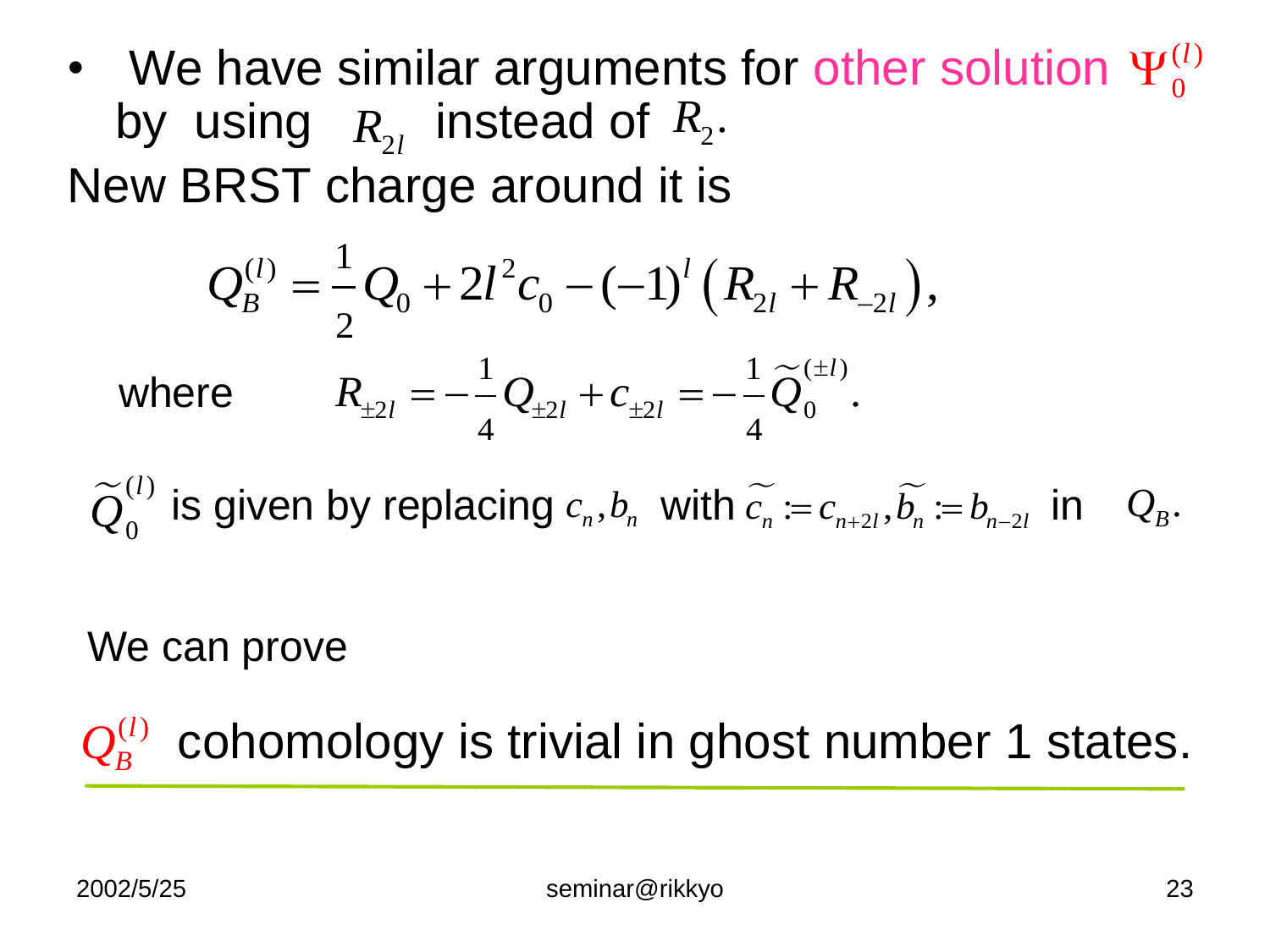• There are nontrivial solutions for  $\left| {\mathcal Q}_B^{(l)} \middle| \psi^{(l)} \right\rangle = 0$ of the form:

of the form:  
\n
$$
|\psi^{(l)}\rangle = \exp(-q(f^{(l)}))
$$
\n
$$
\cdot (A_{\text{DDF}}b_{-2l}b_{-2l+1}\cdots b_{-2}b_{-1}|0, p_0\rangle + B_{\text{DDF}}b_{-2l+1}\cdots b_{-2}b_{-1}|0, p_0\rangle),
$$
\nwhere  
\n
$$
q(f^{(l)}) = 2\sum_{n\geq 1} \frac{(-1)^{n(1+l)}}{n} q_{-2ln}
$$
\nin other ghost number sector.  
\nThis follows from the identity:  
\n
$$
\exp(q(f^{(l)}))Q_B^{(l)} \exp(-q(f^{(l)})) = -(-1)^l R_{2l}.
$$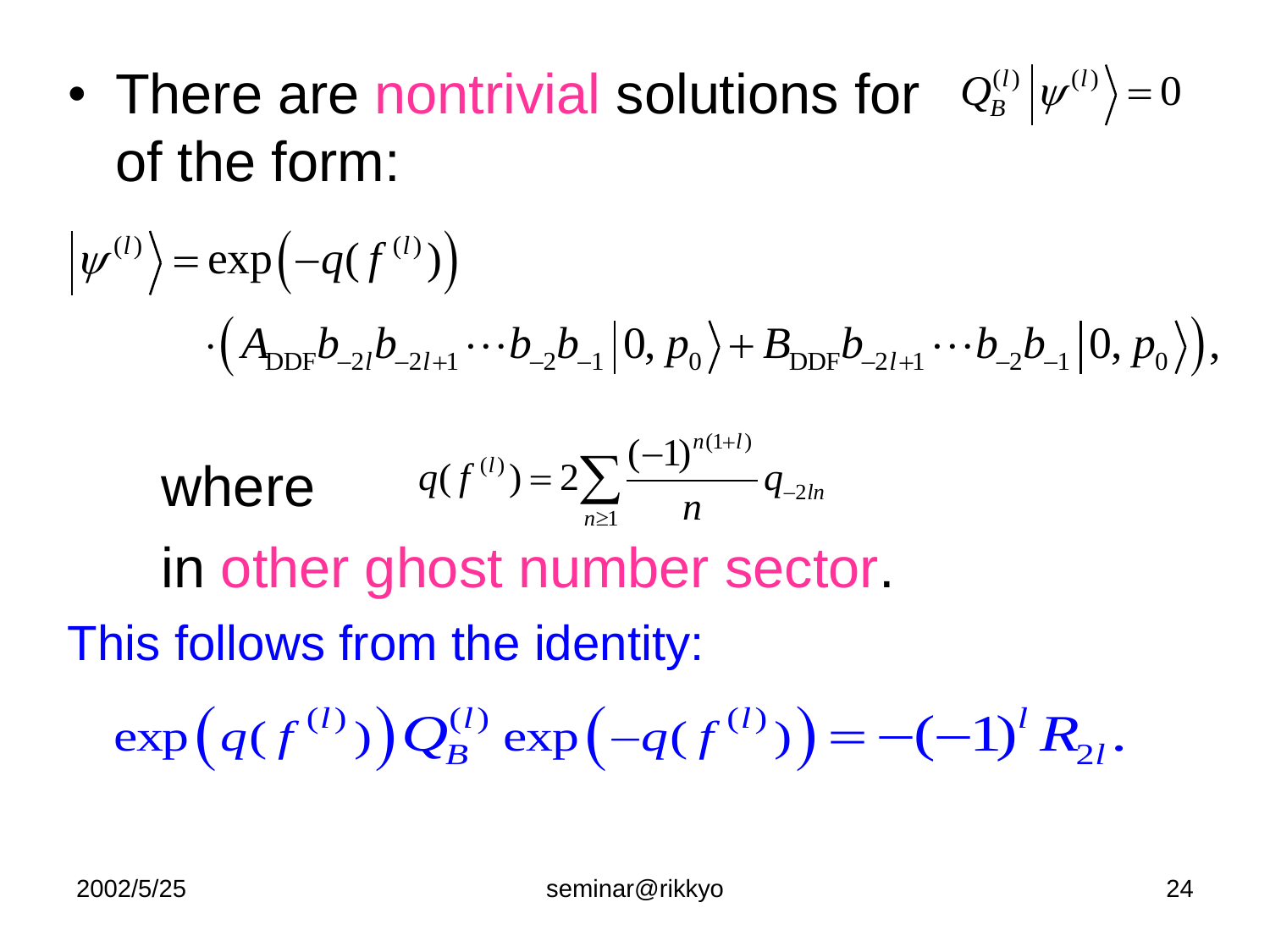# Summary and Discussion

- We have investigated whether some solutions of CSFT using identity string field can be tachyon vacuum or not.
- **Evaluation of potential height at the solutions expressed** by identity string field is rather difficult by our two regularization methods. It is divergent at least naively.
- **The new BRST charge cohomology around Takahashi-**Tanimoto limit solutions is trivial in ghost number 1 states. This suggests they are nontrivial solutions of CSFT although we do not know yet that they are the tachyon vacuum in Sen's conjecture.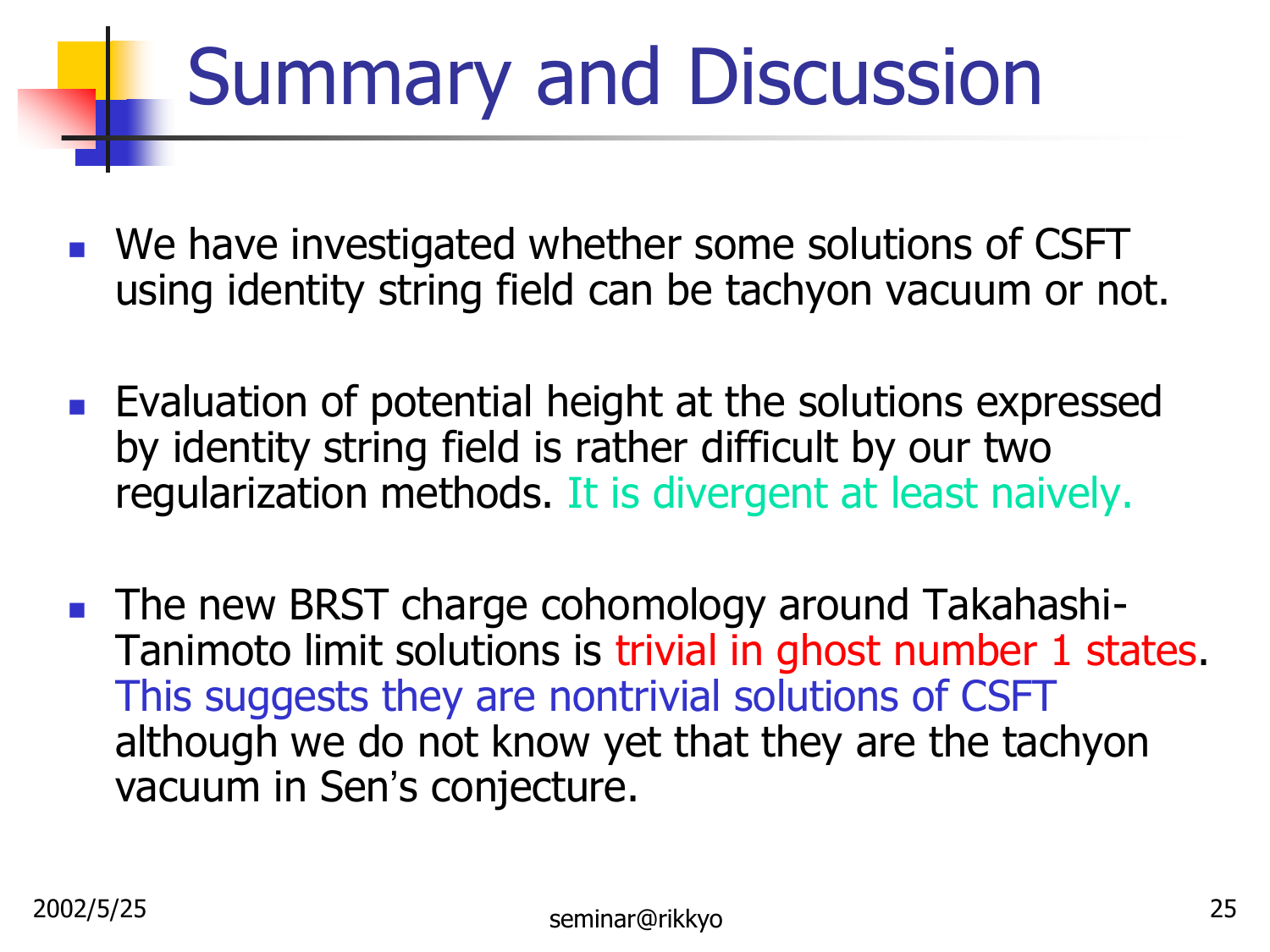• In the context of Takahashi-Tanimoto solutions, the solution which plugs CSFT into VSFT directly is very singular limit (?):

$$
|\Psi_0\rangle = Q_L (e^h - 1)|I\rangle - C_L ((\partial h)^2 e^h)|I\rangle
$$

$$
h(w) \to -\infty \qquad |\Psi_0\rangle = -Q_L|I\rangle + C_L(f)|I\rangle.
$$

2  $\langle \phi, \mathcal{Q}_L I * \mathcal{Q}_L I \rangle = \langle \phi, \mathcal{Q}_L^2 I \rangle = 0,$ There is subtlety about  $Q_L I$ : By CFT calculation, we have

but by oscillator calculation, we have

or calculation, we have  

$$
Q_L^2 |I\rangle = -\frac{2\zeta(0)}{\pi^2} (1 + 2\zeta(0)) Q_B c_0 |I\rangle = 0.
$$
 (?)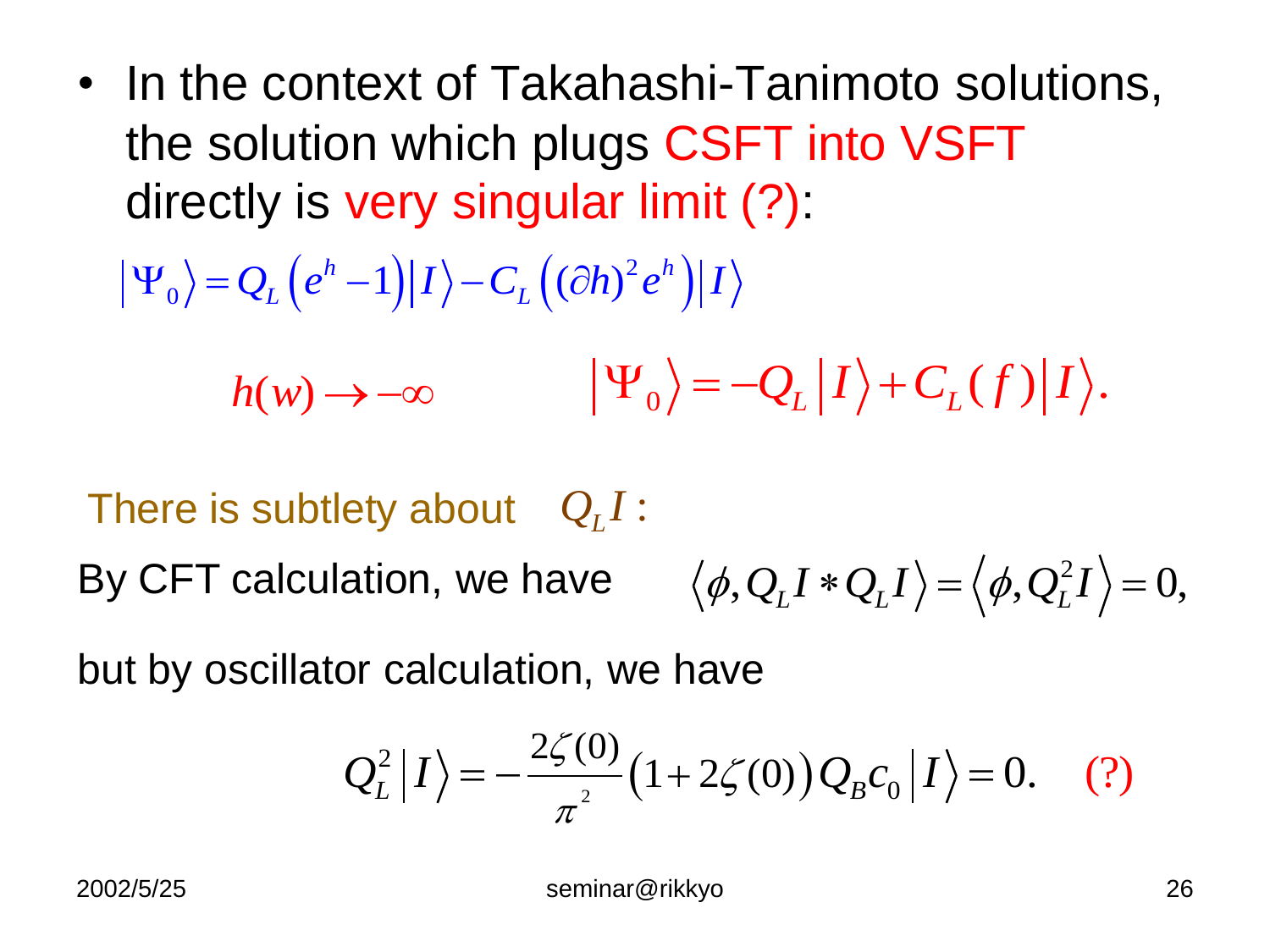• Is the identity string field well-defined?

Mystery on 
$$
c_0I
$$
 [Rastelli-Zwiebach(2000)]

\n
$$
c_0A = c_0(I*A) = (c_0I)*A + I*(c_0A) = (c_0I)*A + c_0A,
$$
\n
$$
\therefore (c_0I)*A = 0, \forall A.
$$
\nIf we take  $A = I$ ,  $0 \neq c_0I = (c_0I)*I = 0$  (??)

• Is there another exact solution which do not use identity string field in CSFT?